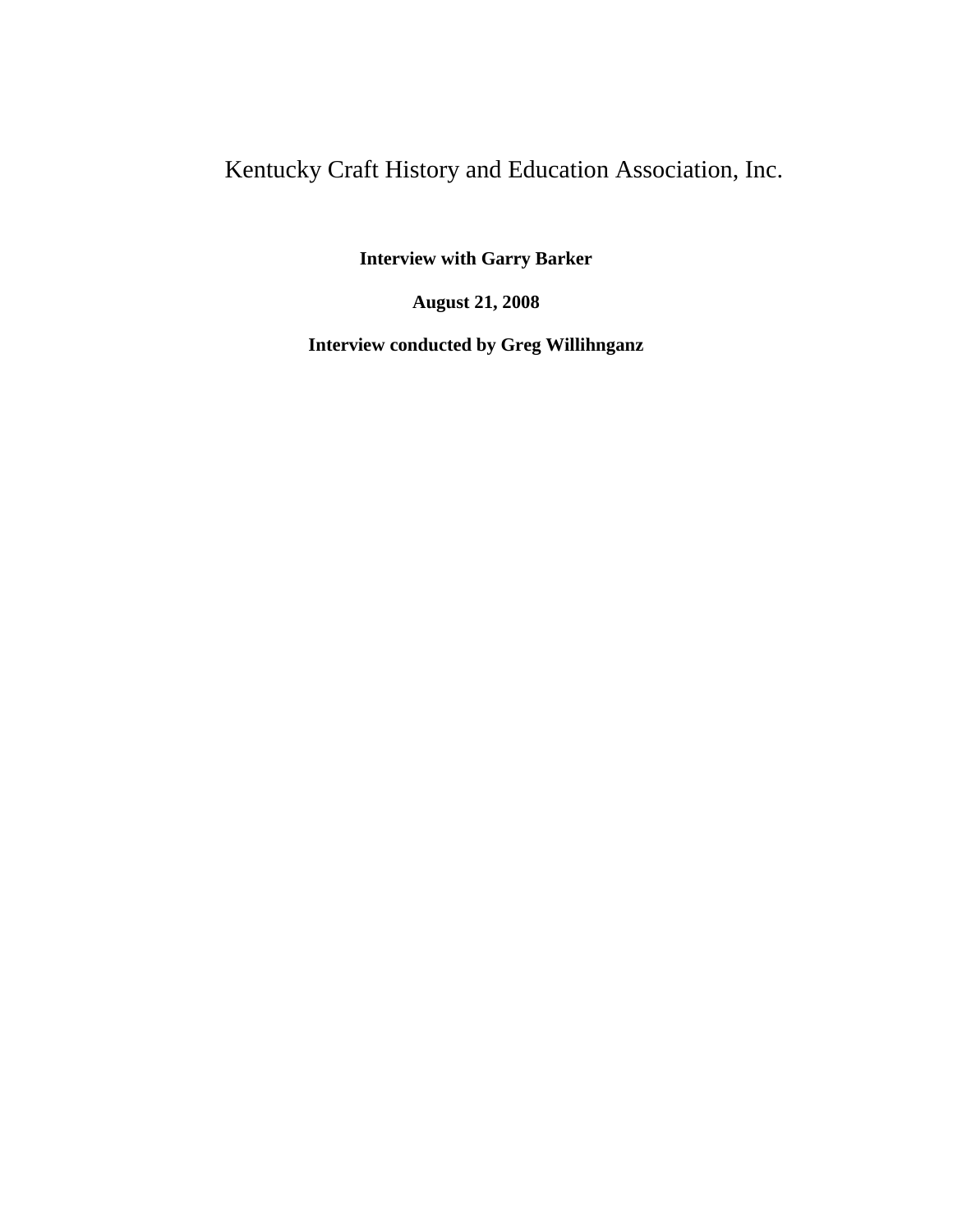WILLIHNGANZ: Okay, Garry, if you can in a sentence, try to tell me uh what it is you do.

BARKER: Maybe I should tell you what it is I've done (laughter) that it relates.

WILLIHNGANZ: Okay.

BARKER: I've, I've been…I invented the term Market Administrator back in 1965 when I started to work for the Southern Handicraft Guild (it was called then) and I had no idea what it was…I just…the director of the Guild showed up in Berea College where I was a student. He wanted somebody to write. Somebody that……didn't talk funny and……and would work. And he promised me I didn't have to wear a tie, and I get to travel a lot. So, I took the job and forgot to ask what it paid or I wouldn't be sitting here. I went to Ashville…

WILLIHNGANZ: Can I interrupt you for one second here. What both of us are gonna have to work on is not squeaking our chairs.

BARKER: Yeah.

WILLIHNGANZ: I wonder if I could ask you to take off your shoes. I know we're gonna, my mike is sensitive enough it's gonna pick up all of that.

BARKER: The squeak right there.

WILLIHNGANZ: Yeah. Okay, so tell me, you were, you were basically……that history part. Do that part again, cause I wanted to catch that you were in Asheville was it?

BARKER: I went to Asheville, North Carolina in June, 1965, just as an untitled staff member for the Southern Highland Handicraft Guild which is a nine state organization. One of the older, larger ones in the country, and I grew up with homemade…and to be real honest……I'd had about enough homemade chairs, homemade clothes, homemade tools, so I went to Berea. I went as a math major, finally switched over to English, but …now I made that trip to Asheville and found out the value of really well done craftwork, and that just……a wonderful bunch of people and I spent 5 years getting……my master's degree in Craft Administration from Bob Gray, was director of the Guild, and involved in everything, traveled all over the southeast region. We ran retail stores, craft fairs, exhibitions, work shops, and I was the assistant director and……president actually of their market corporation when I left. But…

WILLIHNGANZ: Now (Interrupting) what years were these?

BARKER: '65 through late 1970, but I, you've probably heard it all before and I'm from Kentucky and……I wanted to come home. I loved it in Asheville, and I've kept going back for 40 years. But, …in 1970, Berea College offered me a job with their craft program, and I was kind of flattered, and I was also looking for a way to get back home. And I took the job and moved to Berea, and was hired to run their college's gift shops; and as happy as I was to get back; and as much fun as it was to see everybody again, I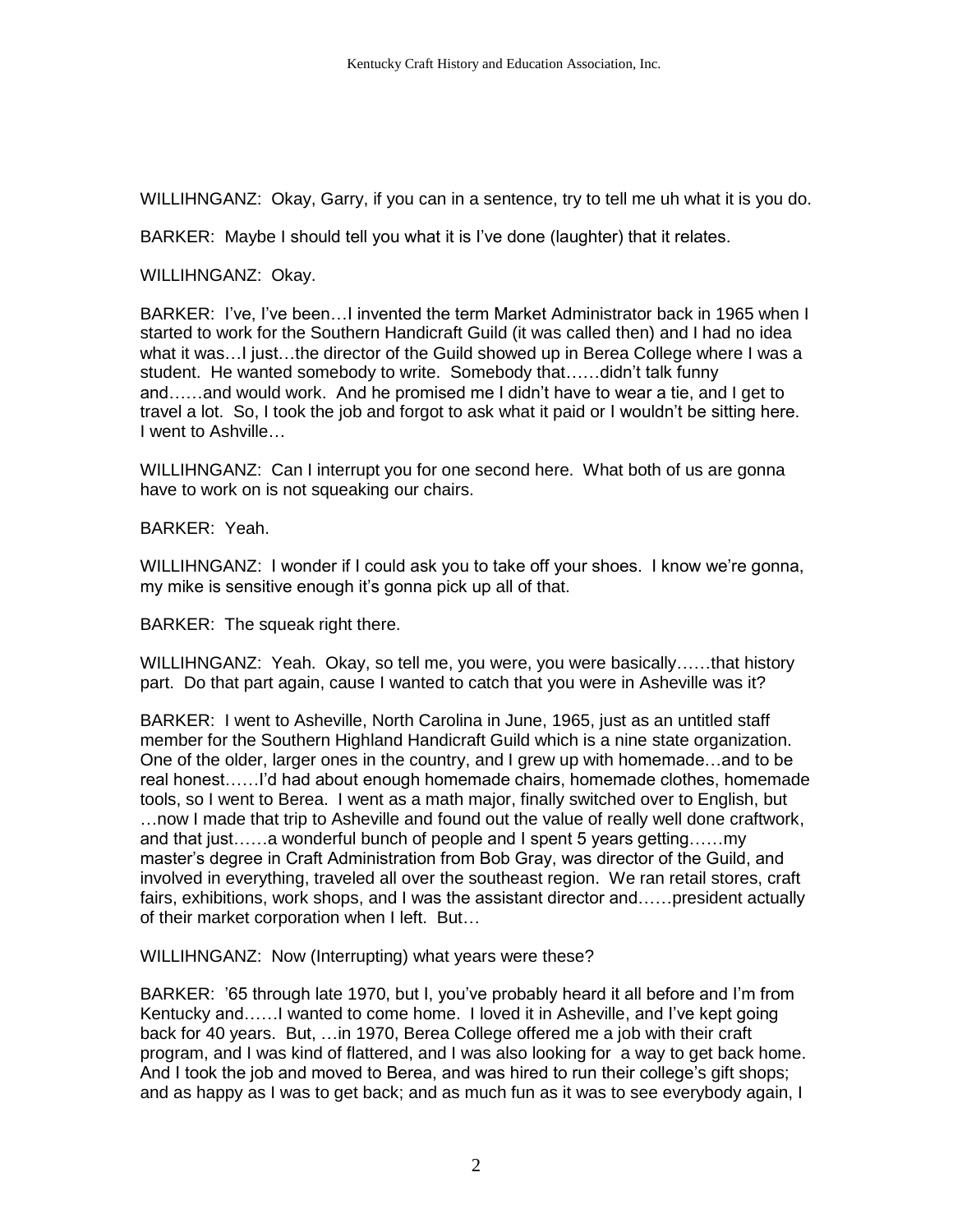absolutely hated the job. Compared to, I was used to traveling, being involved, and I'm supposed to baby-sit two stores. So, it's a (laughter) so when Richard Bellando decided to take another job, and the Kentucky Guild came and offered me the director's position there, and I didn't think about it for maybe 2 minutes, and went ahead and took that position…and I was with the Guild for almost 10 years.

## WILLIHNGANZ: Now (Interrupting) that would be from '72?

BARKER: Early, well actually, I think I started early '71…well '71 through '79…be eight years I guess. Maybe 1980…my memory's not what it used to be……which was a great time. I was thinking on the way up here I've been on the job about a week probably and Carroll Hale…(a potter from Richmond)…came over to see me and was real serious. He said there's two ways you can handle this job. He said the first way, the easy way, is you can show up for the board meetings…keep the fair going once a year…you know a lifetime position if you want it. Or, you can try to make it into a real statewide organization, involve everybody, and he said you'll make everybody mad (laughter). And it will be a lot more work. And obviously, I choose his way. It was, it was already a good organization. It grew dramatically during the nine years we had the second fair. We'd just opened the store in Lexington, The old Guild Gallery. Granted it was growing by leaps and bounds, 20-25% a year. We added a second craft fair in Berea the fall of '75 I think. We hosted the Southeast Regional gathering of the American Crafts Council and brought oh…Sam Maloof and David Leach, people from all over…literally all over the world as instructors, and about 400 people…mostly because I was at a meeting of the American Crafts Council in Atlanta. We mentioned trying to do this, and they said you can't do this. And they said you can't do it--you're not big enough. So we did. We did it just to show them. This was the days before the Crafts Marketing Programs so I approached actually the first……Governor Wendell Ford was still in office and said they were doing a lot of work for you, won't you reimburse us. So, the first funding from the state we ever got was from……Wendell Ford. It really significantly grew under Julian Carroll's administration. Grants directly to the Guilds for programs, work shops, involved in buying a truck. It's all things. When John Y. Brown was elected, picked up the Courier-Journal that morning, and he was really making fun of how the money had been distributed, and he said they funded a crafts fair and I said uh-oh, I'm in trouble. But two weeks later, I think I spoke at Phyllis George's first official function, which was a gathering of legislature wives talking about crafts in Kentucky. And I think everybody knows how Phyllis jumped in and turned that into a wonderful event. But you know, we, the Kentucky Guild was a sort of a high flying active organization during those years, in state, in the region, all over the country really; and if anything happened there for about seven or eight years, we were involved in it. It was up and down and Carroll Hale was right, I mean I made a lot of people mad sometimes. But we, we, ... were sort of held up as the model for a state's mark organization at the time. I think we helped get a lot of the other stuff started and then sometimes every now and then one of the grandkids or somebody will ask me why I've got a plaque from the Sorghum Festival in West Liberty hanging on the wall in my office, and I said, "Well, I helped start it." I helped get the Capital Expo in Frankfort going, and I don't know how many more. And one of the great side benefits was being asked to jury…as to serve as a juror for……national, regional organizations, shows, places like Kansas City, Miami, Baltimore, New York--all of which helped me learn a lot more about what was going on everywhere. And, and to draw all those people together. But I think, you know, that,…the fairs we did at Indian Fort Theater in Berea were absolutely the most beautiful, active, happening events anywhere in the country. And that was wonderful as long as it didn't rain (laughter). Even when it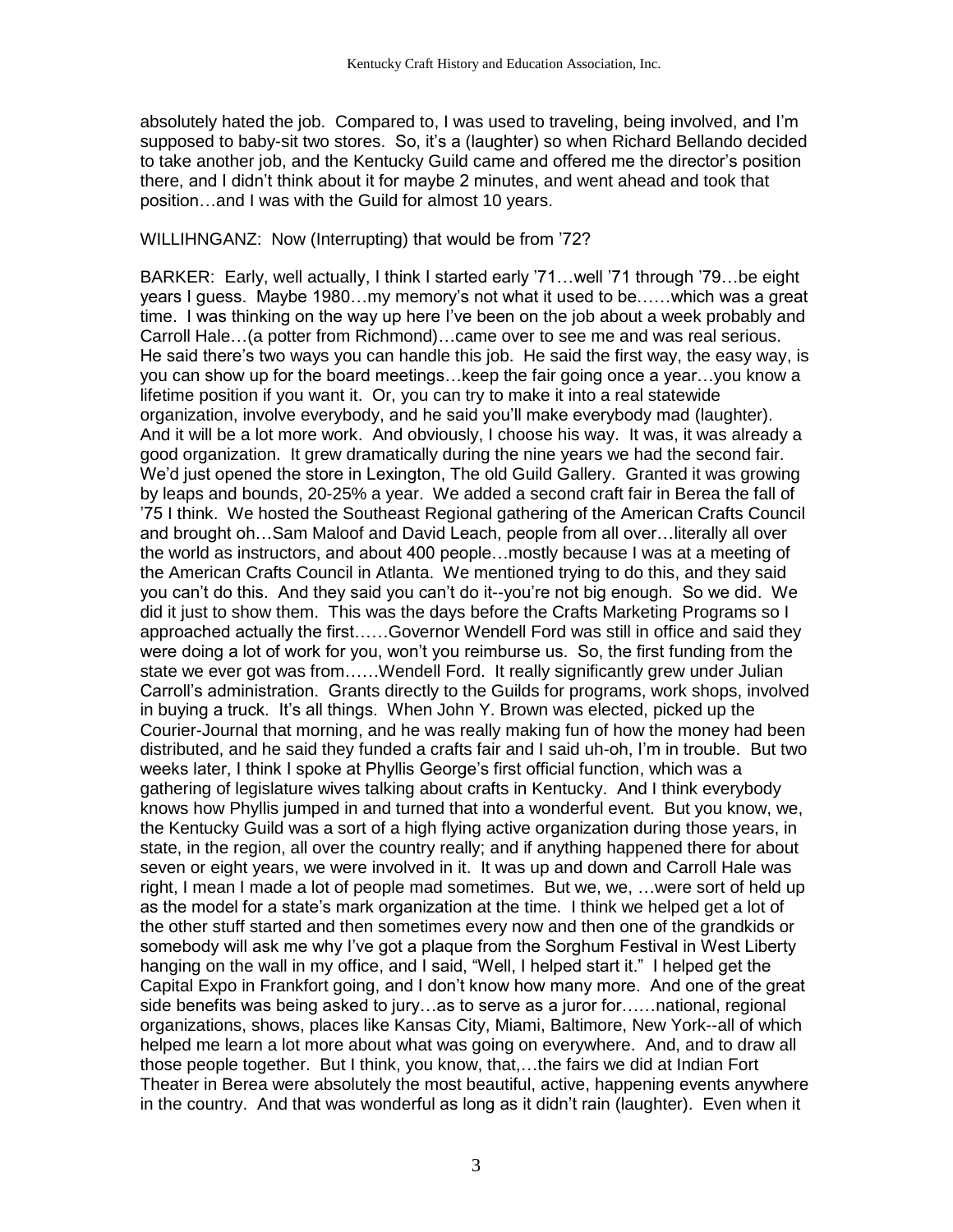rained, there were……people would still come but, I think when I decided it was over, was the year it rained eleven straight days--including the four days that we were open and my boots rotted (laughter). Instead of our fair bringing in twenty-five or thirty-five thousand dollars for us to operate on for the year, we lost money. And mostly just, just……I was exhausted too. And, my departure wasn't at all that wonderful. There were controversies…I made mistakes. I'm not a great bookkeeper and, …I paid for them. Trying, I can't ever remember, and the worst mistake I made and I give anybody the advice not to do it was I gave six months notice when I was going to leave. And……that makes you a lame duck target for six months (laughter). So, I don't ever recommend that to anybody else and I've never done it again. After I left the Guild, I went to work for an organization…I don't think it exists anymore…was called MATCH, and that initially stood for Marketing Appalachia Through the Church. But they got funding, and we……when they hired me was to do a catalog of crafts…and changed the name to Marketing Appalachia Through Traditional Community Handcrafts. We renovated the old L & N Depot in Berea into offices and warehouse that's just probably what saved the building, and got the broken window cycle broken. But MATCH at one time, had a store in Lexington, one in, …just out of Cincinnati, and one in Berea. And we did probably one of the first color catalogs, retail catalogs ever done. Still I see it popping up on the internet as a collectible, and I wish I had a box of them. But, …we set up a small warehouse, mail order program there and actually we just well…backing up…when I worked in North Carolina, I set up the first wholesale craft warehouse that ever existed. We had so many requests from people who wanted to buy a product. I was trying to coordinate it and I couldn't really make it work, since I didn't touch the stuff…and we set up…we bought a building and set up a warehouse that lasted fifteen or twenty years down the line. So I tried to do the same thing again there in Berea. You…you…it's the same old story. You start trying to warehouse and market crafts in volume, customers want everything to be identical, and in the craft world that doesn't happen a whole lot…so. And we just didn't have the funding to hold on. So, …some states we ran out of grant money to keep going on with that, but not until I'd served six months as the interim manager of the whole Council of the Southern Mountains Bookstore at Berea which was fun. All those years there, you know, I was an English major in college. I always said someday I'm gonna be a writer, and……every job I've been in the writing has been a big part of it……newsletters, press releases, exhibitions, catalogs--all that. Finally, oh…somewhere in the late'70s……I did start writing fiction, there are different things…a lot of magazine work; and then I started writing fiction- getting that published. I think my first book sort of came out…came out in 1983…some during the transition from the Guild through MATCH. I also wrote a book of short stories. It was picked up for publication, and then I found out what I really didn't understand until then, …you can't make a living off a book (laughter). So, I took a job at Morehead University which is close to home. I grew up in Elliott and Fleming counties in their old Appalachian Development Center as the Communications Coordinator. And enjoyed it, it was fun to be back home again. I was trying to sort of get out of craft administration, arts administration, and go into communications. Sort of change gears and do something different, and couldn't. We started the Berea Craft Festival the year before in '82, there in the summer, one July event with the Bellando's and Yosomanic's. I still have that going and then Berea College started calling somewhere along the line early '85. Somewhere along there, wanting me to come back and work at the crafts program there at the college. And I wasn't sure that I could deal with educational institutionalism (laughter). I didn't do too well the first try, but I was also tired of trying to live in two places. So, I think in May of '85, I came back to Berea to run the marketing program for Berea College student crafts program, which was a huge challenge. It had been…uh-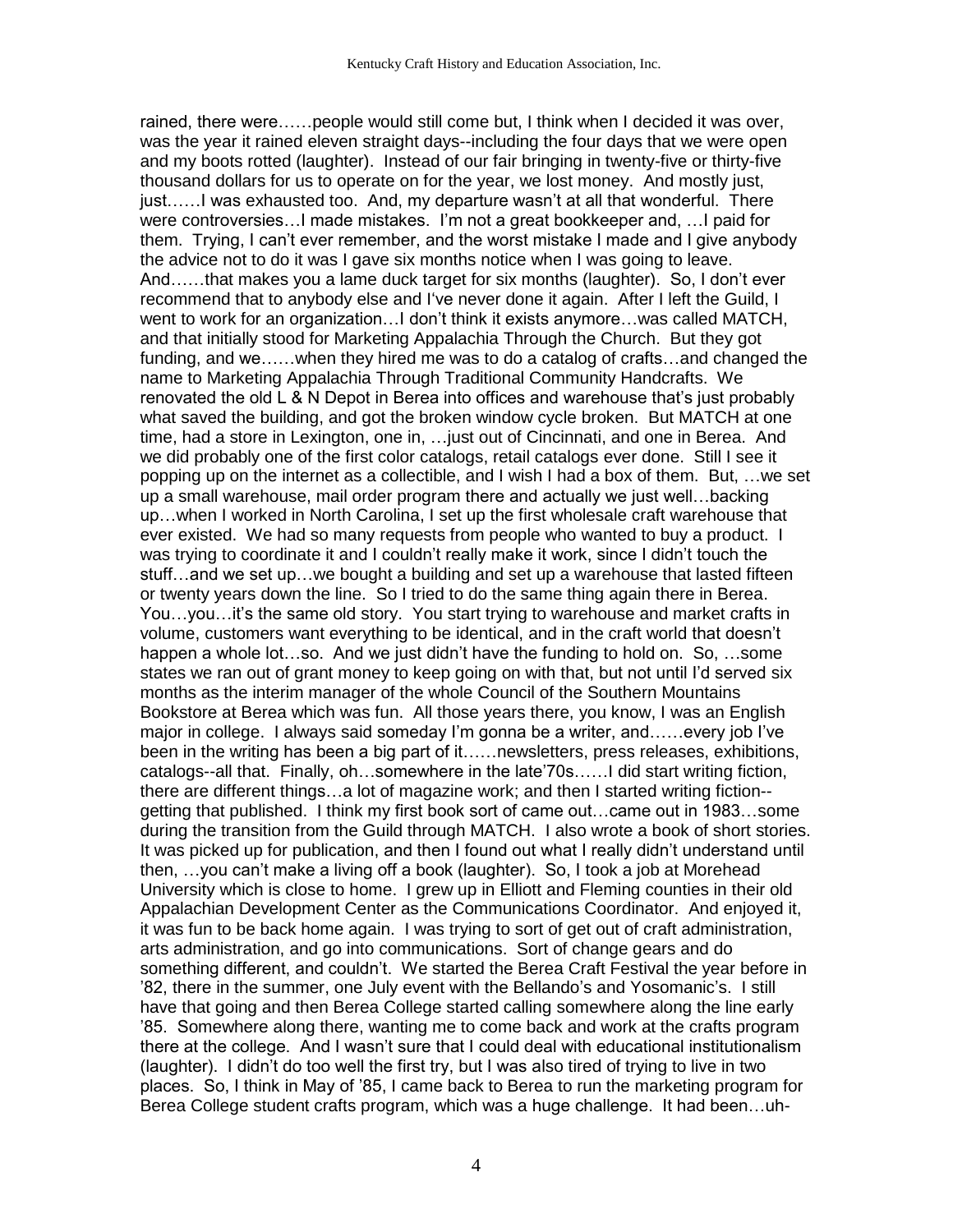oh…nobody's ever really known exactly why it's there except that it was a good thing to have, so it's been part of the business operation and trying to pay its own way. And Terry Fields was hired as director, I was hired as the marketing manager at the same time and we, we made some tremendous changes. We……probably saved them close to half a million the first year. And just tighten up the operations, and then started hitting gift shows--and did a huge project in mail order with the catalog. At one stage, we were mailing 600,000 catalogs, doing about two million dollars worth of volume, …all at the same size staff. Computers can be wonderful things (laughter). Yeah, we'd…the first year I was there I asked for money to buy a computer system to replace the twenty-one, I think it was, IBM Selectric typewriters, and they said we'll give you money for the computers but we won't give you money to hire anybody to set them up and run them. So, I had one student who was pretty good who helped me for a while and he left. I'd wake up at 3 in the morning wondering, just what in the heck is a DOS Error #43. I still don't know. But I went through about six months of learning how to do the computer part. But it was fun working for Berea College. We did too many trade shows probably, New York, Philadelphia, Atlanta, Chicago. We tried everything that came along. We worked really closely with Phyllis George, with the whole, you know, Crafts Marketing Program grant…everybody in Frankfort. We sold to QVC……hundred and some thousand dollars worth of cutting boards (laughter) one year. Tt was sort of a…we worked so hard we didn't exactly…you'd look up every now and then and see where we were. And it was fun. And, I don't know my title changed ten or twelve times……over the years. They finally……long after I was gone, went ahead and adopted a whole lot of what I suggested years ago; that they admit the crafts are part of the educational program and incorporate them more into the teaching part of it. But I stayed at the college until……'95 or '96, and a new person, new president come in. New ideas, new directions……we were going to have to downsize very dramatically, and I'd already started looking for another job at the time. More in the Appalachian Studies line of work and……wound up having to have back surgery right in the middle of our busy season, from setting up a booth at a show in Louisville. And when I came back I just said it's enough. We're gonna up gonna change directions again and Morehead State University was just in the process of opening Kentucky Folk Art Center in Morehead. Like I said I wanted to go home. So many of the folk artists, 10-12 years ago were older. They were pretty much the same people I worked with when I first went to Asheville in 1965. Selftaught, very independent. I was kind to four or five of 'em probably 'cause my family's been in Elliott County 150-200 years. And it was a chance to go back close to home. I grew up mostly in Fleming County, and I'd never got to live at home since I was 17, so it was my big chance to go back (laughter). Which I did--and it was fun. I learned a whole lot about folk art. One of…one of the things about Kentucky that is different from any place else I've ever consulted or worked is Kentucky's always been open to whatever direction you want to go with your artwork. A lot of craft organizations didn't accept contemporary folk art, which is…tends to be sometimes painted wood or, …you never know what it's gonna be. And here it's always been a matter of whatever you do, bring it on. Let's have fun with it, and……we did get the Folk Art Center finished--actually just getting the building finished, open, getting it funded was a huge project--which I stayed with for seven or eight years. And then, …during this time, I actually spent a couple of years serving on with Tim Glotzbach and Fran Redmon on the board of the……Kentucky School of Craft in Hindman, and the Kentucky Appalachian Artisan Center. So, doing a lot of work helped them get that going. And health problems, I guess, would be what it boiled down to. I got to where I could not any more handle jumping in the truck, driving all over eastern Kentucky or to Asheville, wherever. All along this time when I was at Berea, as soon as I went there, I was elected to the Board of the Southern Highland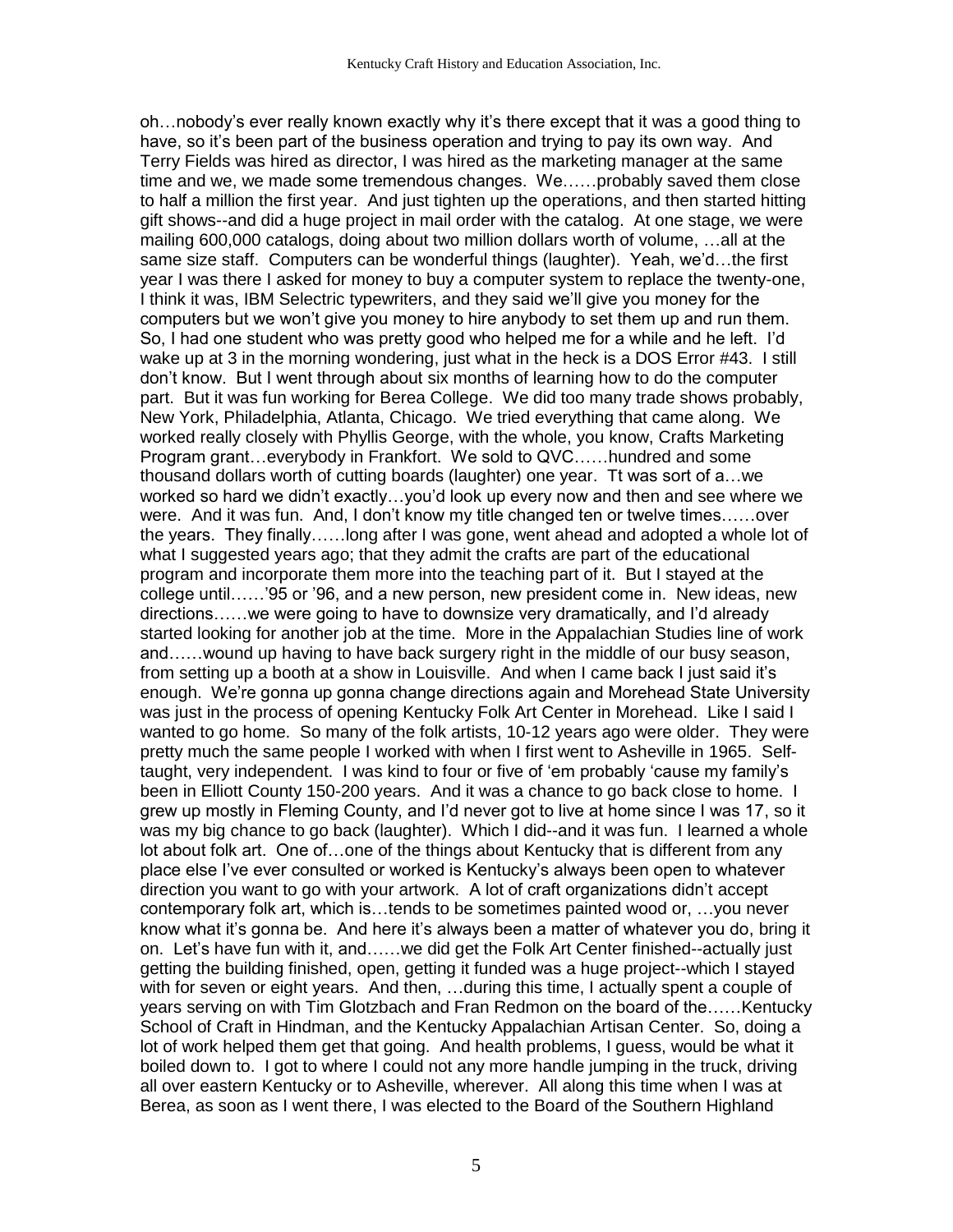Craft Guild where I used to work, and served 2 terms, was president for a year……and…

WILLIHNGANZ: This (interrupting) would have been in the mid '90s?

BARKER: Yeah. Early mid '90s, so it was not at all unusual to get up at four in the morning, make the trip to Asheville for a meeting all day, turn around and drive back that night.

# WILLIHNGANZ: Wow.

BARKER: Be somewhere else the next morning at seven, …but I had two artery problems, wound up in the hospital and missed work for about six months. And had to take a physical disability retirement in…end of 2006, I think. And……sort of sat at home trying to recuperate about six or eight months. And……my wife's a journalist; she was a news editor at the Maysville Ledger which was independent at the time. And had worked in the Flemingsburg newspaper before that, and I made a real bad mistake one day. I said, "Gina, I've been sitting here long enough. I need to get out and see some people again." Talking to the gals is fun, but they're limited (laughter). I'm gonna find something to do part of the time, so……I don't know which incarnation of my career this is, but about two months later we wound up owning a small weekly newspaper in Flemingsburg, The Flemingsburg Gazette. Which she's the editor, I'm the free employee, (laughter) the publisher on paper, …janitor. So we thought we knew how to run a newspaper, and …I had to spend a year learning how much I didn't know about all that so. The last year and a half I have not been involved as much in the craft world. I stay in touch with people……my first boss, Bob Gray, passed away last year sometime. I was in touch, visited with him right up until the end. I've, so many of the people I worked with are not with us anymore. I guess that's …what it really boils down to Rudy Osolnik.

## WILLIHNGANZ: Tell me a little bit about Rudy?

BARKER: Rudy was a phenomenon. Rudy was…his parents were Austrian and they came to New Mexico to work in the coal mines, or some sort of mine in New Mexico. Rudy, I don't think…Rudy told me his father never spoke any English, and he …was in graduate school (unintelligible) Milwaukee, and said he met somebody from Berea, and they offered him a job, and he came down to visit, and …wound up staying for the rest of his life. He helped…he immediately was active in the Southern Highland Craft Guild which is where I met him, and my first interview for the job was in his office. He was on the board, he set up the craft fair…he also was one of the founders of the Kentucky Guild. He taught full time, he was a full time woodworker, and he was a full time volunteer for craft organizations; and he probably slept an hour or two a week. I'm not sure his house, out on the hill out of Berea, was his refuge……a huge swimming pool one side, woodworking shop on that side, and he probably later in his life was sort of regarded as the premier wood turner…maybe in the world. One of the few, one of the greatest things, we had a work shop one year, and I drove out to Rudy's house on a Sunday morning. He and Sam Maloof and …Mr. Moulthrop from Atlanta, and a young woodworker from Virginia was sitting…we were all sitting there talking, and the young woodworker was sitting there…he's like I'm not sure I'm still alive. I'm sitting in a room with these three people who are the best that ever were, and I'm here listening to 'em. I probably saw Rudy everyday for 30 years. We worked together, we disagreed, we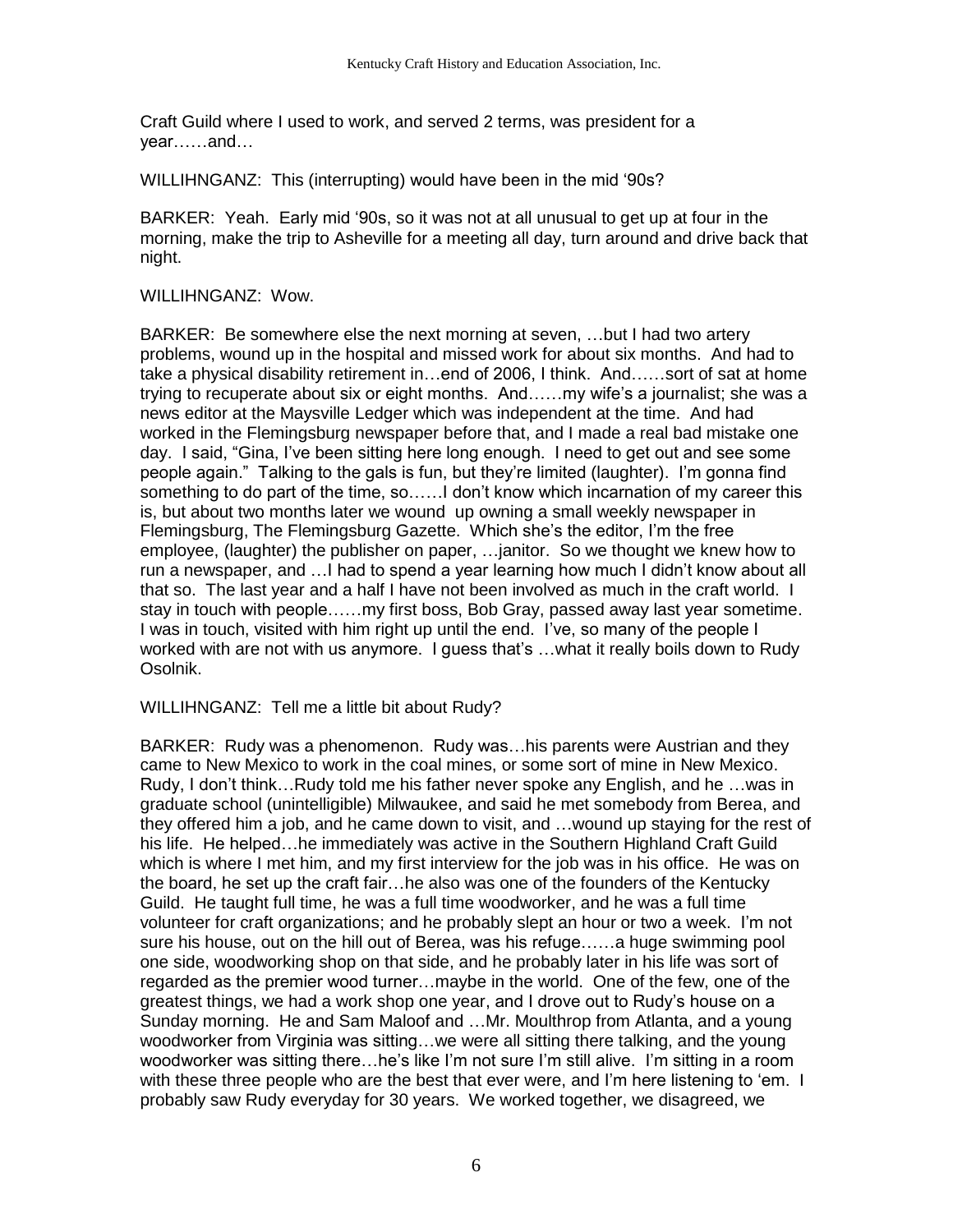agreed, we traveled, we did a lot of work……probably during the '70s. Appalachian Regional Commission put a lot of money into the crafts and……headquartered in Asheville Folk Art Center, but they had us do consulting work in Pennsylvania, New Mexico, …all sorts of different places…so we wound up traveling together a lot. Always fun……never any doubt what he thought if you wanted to know what he thought you asked him (laughter). Or if you didn't ask him, he'd tell you anyway. But probably the most influential person in the history of the whole Kentucky craft world would have to be Rudy Osolnik. And……did it all, like I said teaching full time, raising a family, running a gallery, …selling wholesale. I must have been partial to people who made their living doing their artwork and whether it's traditional or contemporary, it never mattered. Like…I kind of like some of the traditional, but that's all become so blurred…it mixes together, but……I think one of the changes is, I helped bring about in Kentucky, was……the trend toward more people actually realizing that they could sell their work and make a living at it. I think when I moved back here in 1970, Homer Ledford might have been the only one, he and the Cornelison's at Bybee Pottery; they were earning their livelihood from making, selling whatever it was they did and now the numbers are incredible it's……and the great thing in that we did here that nobody else was able to pull off, you can do it now without leaving the state unless you don't want to. With the Kentucky Market in Louisville, with the fairs, the shops. One thing we did have going for us……I took over the Kentucky Guild just as we opened the shop in Lexington, The Guild Gallery. And I had to change managers early on which was difficult, but we were lucky and we got the wonderful France Brock, who was there for years. As long as she was there, the shop was profitable, great showcase, great second office. It's…it's like a lot of things. When I was at Berea we opened second, we bought a business, we took over a store in the Civic Center, and did it with no money, no budget, and had it going……wonderfully well until our manager took a job somewhere else. And then small business like that, one person can make all the difference, and I think it was closed sometime after I left. But the…the people over the years are now the most wonderful thing. When I went…my first day on the job in Asheville, I didn't know where Asheville was. I got a map and took my '62 Ford Falcon and headed south, and this was way before interstates. They were starting to build 'em, but I beat the front end out of about two vehicles driving up Highway 25. But I got down there and I went to work, and I said, "Well, what do you want me to do?" And Bob Gray said, and handed me a book and said, "Read this." I said, "I've just spent four years reading books. I don't feel like reading anymore." He said, "You're gonna read this one." And it is called Handicrafts of the Southern Highlands by Allen Eaton. It's the classic book about the region and the crafts. But what was so wonderful in 1965, is a good half the people he wrote about…and this book came out in the '30s…a good half those people were still around. So, I read about 'em the first couple days, and then over the next 6 months, started meeting people like Flynn Douglas, uh…all these others…Sadrack Maystill chair maker. The nine states worth of really traditional crafts people that…that sort of laid the foundation for everything that's going on now.

WILLIHNGANZ: Tell me a little about Homer Ledford.

BARKER: Homer is the most wonderful person to ever lived. The kindest, the gentlest… he, he …grew up in east Tennessee and was not healthy. Of course, if you ever saw him, he was what, 6' 4' and weighed about 80 pounds (laughter). He always joked if he turned sideways he'd disappear. I met Homer at the first craft fair I went to in 1965. I walked in the door and I heard a banjo, and said that sounds like home. So, I headed that way and there was Homer from Winchester. Incredible craftsman,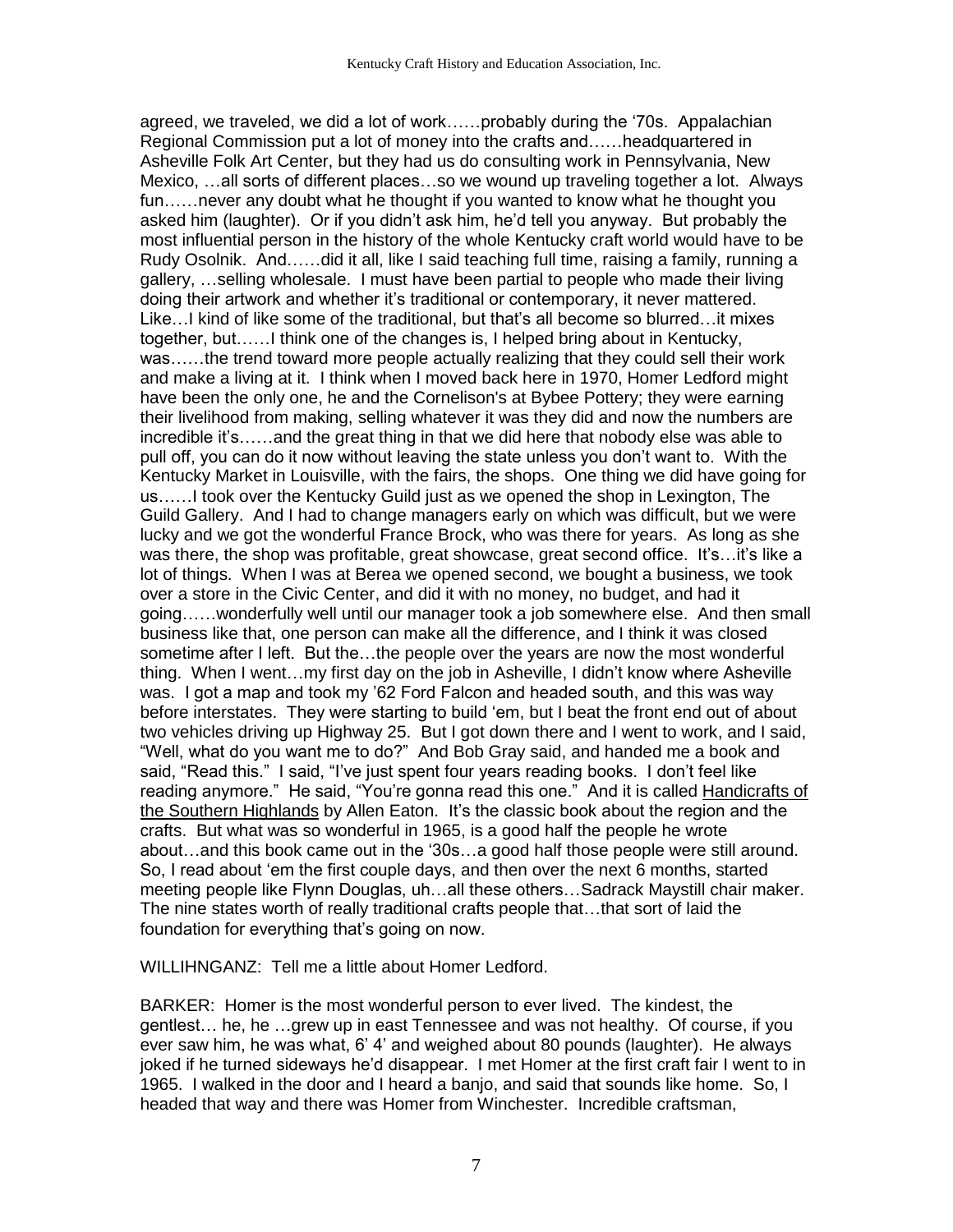woodworker……I guess he made most of his money from selling dulcimers, other instruments that he made; some he invented and choose to. He came to Berea for a couple years and went to Eastern, and graduated and taught industrial arts for maybe 10 years, and then just……made his living after that selling his own work; and put together the musical groups and played all over, literally all over the world, just for fun. He never did consider himself as much a musician…he was a good one…but he was more, more of a craftsperson. We, I think the second year I know Homer, we were in Asheville and he had a old fretless banjo. I can't, I'm not a music person, my fingers don't relate to strings, but I wanted that banjo (laughter). And Homer wanted an electric typewriter. I happened to have one of those (laughter) so we traded. I traded him an old electric typewriter for his new banjo, bought a book; it didn't do me a bit of good. About two years later, a neighbor there in Asheville saw the banjo and just went nuts over it, and he kept…he came to the house every day to play the banjo. He finally tried to buy it and I said, "You know what I really need is an electric typewriter". So, I traded the banjo back for a new portable typewriter. So, it went full circle, but……Homer and I crossed paths for forty years. He…he would show up, he and his band, at the Fleming/Mason RECC annual meeting…entertain the crowd or……you'd run into him in Louisville or wherever you happened to go, Homer might just be there and he always was the same person. Unflappable, loving, …he was…he was truly one of the best friends I ever had. And I know, I'm getting old enough to where I keep trying too much or talking too much about best friends. One of the arguments that used to pop up a lot is that the Kentucky Guild was just for craftsmen. The artists were left out…but there were a bunch of artists. The ones we had were good ones, and……recently there was a lot of publicity about Wallace Kelly from Lebanon who passed away in the '80s. And one of his old home movies has been selected to go into the Smithsonian. It's gotten a lot of press and, but Wallace was one of those……classic artists. When I met him he already had white hair and mustache and straw hat, very traditionally did wood cuts……block prints, paintings, and he was just the most wonderful source of advice, …that a young…you know 25 years old, when I first met him. A little impulsive and rash, and Wallace, if I could find him, I'd love to have a…he probably wrote me ten or fifteen big three and four page single spaced letters. After the first one, I asked for them. The first one was volunteered. People, I remember one of his lines…was that he never expected to sell a painting at the crafts fair in Berea, because people wouldn't spend \$300 if they didn't have their interior decorator with 'em… (laughter)…which was real perceptive. But we had great crafts people and some great artist. Jim Foose here in Lexington was on the board for years, tremendous recognition (unintelligible) at Berea College. We did one of those early things that you never knew, I think the trademark of the Kentucky Guild, at least when I was there, …we never hesitated to rush in where angels fear to tread. So any thing that came up, we tried it and……Island Creek Coal was building a new office here in Lexington, and somebody from Atlanta came to see me and said is there any art in Kentucky, graphic, you know, flat wall art, sculptures. And we had an old Datsun pickup. We hit the road and I think it must have been the late '70s dollars something in the neighborhood of \$16,000 worth of paintings and sculptures (unintelligible) from Jim Foose, Jim Cantrell. I mean just……we gathered stuff, I drove all over the state, gathering things up for them and to this day, I don't know what ever became of that collection when they moved out. It was out on Harrodsburg Road. I know they're no longer there, but I don't know what they did with the artworks. So, we were in one of those early……designer programs, and we actually set up a program trying to do that very same thing on a formal basis. It never worked (laughter). We were never able to go to any architects or interior……design people and talk 'em into it. The ones who did were when they came to us and asked for that help, and what we had with tremendous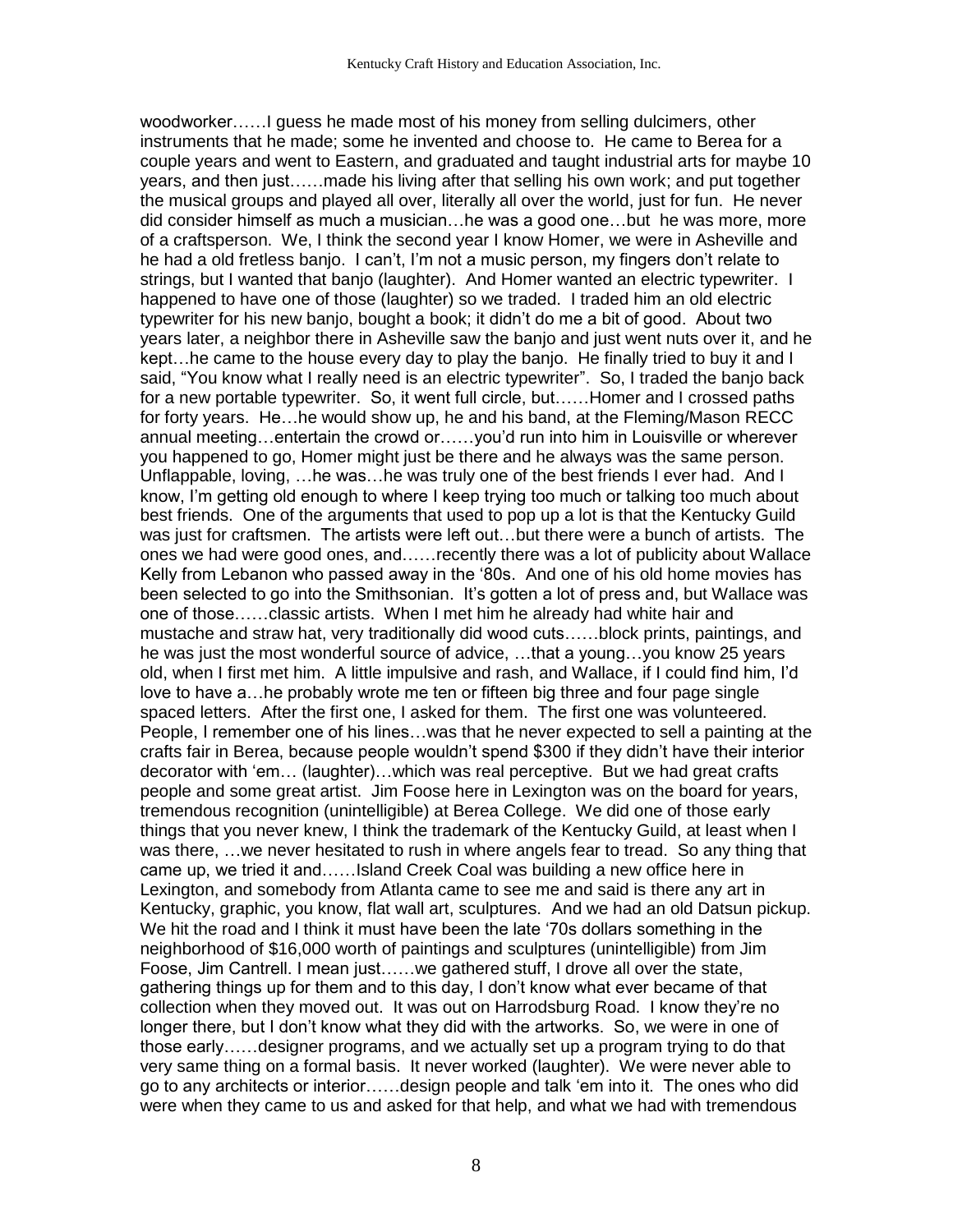knowledge of who did what, where. And that's pretty much……what it was and then……somebody, well the Arts Council gave me an award one of the early service awards and I said, that's when, how do you do all this. I said mostly it's not that I have all these great ideas, it's just every opportunity that pops up I grab it and……I probably don't deserve any credit for thinking of stuff, but we……if it got dangled, we took it and did it. Most of the time it worked, not always. We did the first……decorator's showcase where we went in and actually…student at Berea College and I redid and painted the room and then decorated it. One of those……kind of things but the big misconception…everybody, every job I've ever been in, they call from outside the area and……they want me to load up and bring 'em ten or twelve craftspeople to demonstrate during their one day event…and …no they won't pay or even pay expenses. I said sometimes I think they think I've got like a stable, a barn…you know, I've got a potter and a weaver, which never was quite the case. And it's one of those things where I lobbied for years real hard……most of you don't work for free. Why do you expect the artists to do it? So we've had lots of advocacy, and a lot of work done all across the state along those lines over the last four years, and it sure is a different world now. As far as all that goes, the respect what I saw the first 5 years I worked at North Carolina, was this tremendous professional respect for being a craftsman. And then when I came home to Kentucky, it just it was different. It was crafts were something for housewives. *I*t was just not considered significant. If you made your living playing with mud or out in the woodshop, that it was more of a hobby or a homemaker's kind of thing. And I didn't do it. I was part of it but I think we totally changed that image the last 35 years. The state deserves a lot of credit. All the arts organizations that have worked so hard have pretty much all had that in mind I think. That was the goal. I know……years ago we had a young potter who was renting the studio space from Churchill Weavers in Berea, and he needed a pickup truck with a camper on it to go to craft shows and deliver stuff, and the bank wouldn't give him a loan because he didn't have a job. So I went to the bank and talked to them and they said if he had orders, firm orders for \$2,000 worth of pots then we could loan him \$2,000 to buy a truck. So I gave him an order (laughter), I said I don't care if you ever fill it or not. If you do then its fine, we'll pay you, if you don't; you still got your loan. And I think now, you probably could go in and borrow that money on your own. Swaying the business community and the government around the idea of seeing the arts of any kind as a viable profession has been a big project, but I think it's succeeded. I don't think that's an issue any more. Probably somebody asked me……not too long ago of a new board of directors or something or other, and they said, "What's the best experience you've ever had being on a board?" And here in Kentucky, bar none, that has been working with the Kentucky School of Craft, …up in Hindman. We, Dr. Hughes, Ed Hughes, was president of Hazard Community College…called me and he put this group together. We had the first advisory meeting in Lexington, and they're, these are national level people, and before we had the meeting we had during dinner, he said, "What should I expect?" I said, "You know we're all pretty egotistical people, probably the first hour or two we'll all spend telling you how great we are, what all we've done, all this good stuff." I said, "Maybe toward the end, or maybe tomorrow, we'll get around to doing what it is you want." And boy was I wrong. They pretty well said we've got "X" number of dollars and a blank sheet if. If you had this much money and a free hand, how would you design a school craft? And really by the end of the next day, …it was all, it was wonderful. It was set up. We sat there, all of us. We wanted a school to learn skills, learn design, learn some appreciation for the history. We didn't want it to be a formal university where you could go learn how to do something and how to sell it.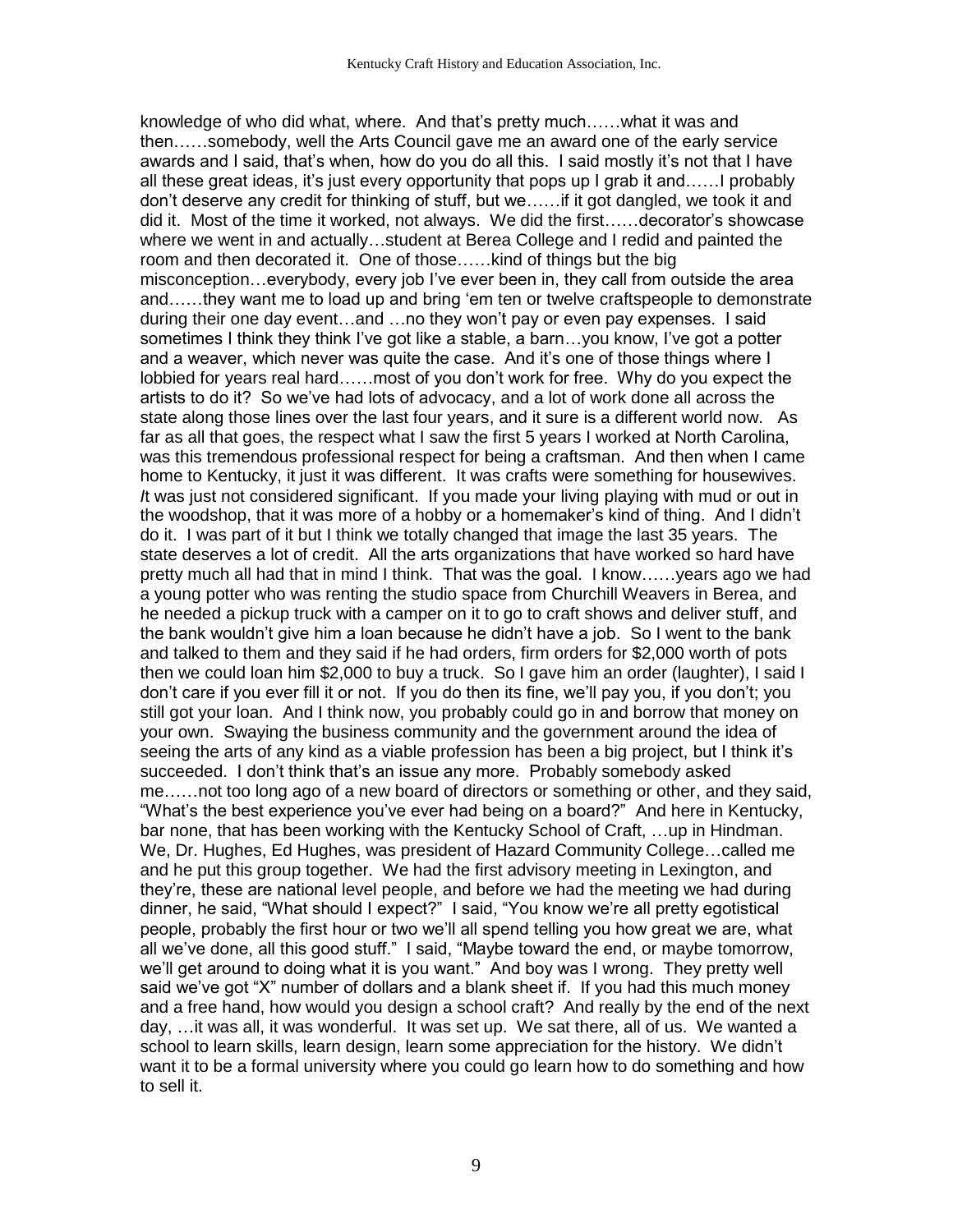WILLIHNGANZ: Now what school was this for?

BARKER: It was for the Kentucky School of Crafts.

WILLIHNGANZ: At Hindman.

BARKER: At Hindman and we had the building, we had the money to build it.

WILLIHNGANZ: What year would that have been?

BARKER: Middle '90s……I'd have to look at something to get the exact date. First, we had to start at the Appalachian Center…Artisan Center there at Hindman and the school came along later. Tim Glotzbach was the director……I don't, at some stage, I said, "Tim you all don't need me on the board anymore, you're doing great." And quit traveling to the meetings. I don't know the status of it now. But the original plan, if anybody ever wants a great plan for the perfect crafts school, we drew it up (laughter).

WILLIHNGANZ: What made it the great plan?

BARKER: It, it was put together by people who had experience and both we had professors that taught art. We had people who ran national craft markets. We had people who had their own businesses. The ones like me who'd been administrators for years trying to help other people sell it. There's always been a problem if you go get a degree in art, fine arts whatever and on the university level, the idea of actually selling your work seemed totally foreign, so you would graduate with your MFA whatever. You can go teach or you could try to make a living selling your work, in which case you had no experience whatsoever in knowing how to price, how to sell it, how to run the business side of it, or you had business. This is one of the problems organizations had during the late '60s, early '70s when there were so many arts organizations being formed, trying to figure out who to hire to run it. You hire an artist and you lose the management experience, you hire a manager who might or might not understand what artists are doing. And I think, probably 20 years ago, 25 years ago, the first time I ever heard the expression trying to herd cats, came during a meeting in Frankfort and somebody asked me about being an arts administrator and I said it's like trying to herd cats. You have to allow for everybody going their own way (laughter), most of the time. And then try to give them a common goal. But well, we started out; we didn't want a college of crafts or university of crafts. We wanted a school because college implied degree levels. We wanted it to be open to people who might not have all the qualifications. People who lived in eastern Kentucky wanted to learn how to be a woodworker so they wouldn't have to go through the normal qualification process. And would have the option…they could come and learn how to be a woodworker. They could come and enroll in the community college and earn an associate's degree, and then go on to UK, or Morehead, or somewhere, if they wanted to. We wanted them to have that flexibility. We wanted them to learn about the business side of it, how to run a studio, how to buy and how to sell, how to keep track of it. And to that effect the Artisan Center there has actually a sort of an incubator space where graduates of the school would move into that space, run their business there with a lot of help.

WILLIHNGANZ: This is the Artisans Center in Hindman?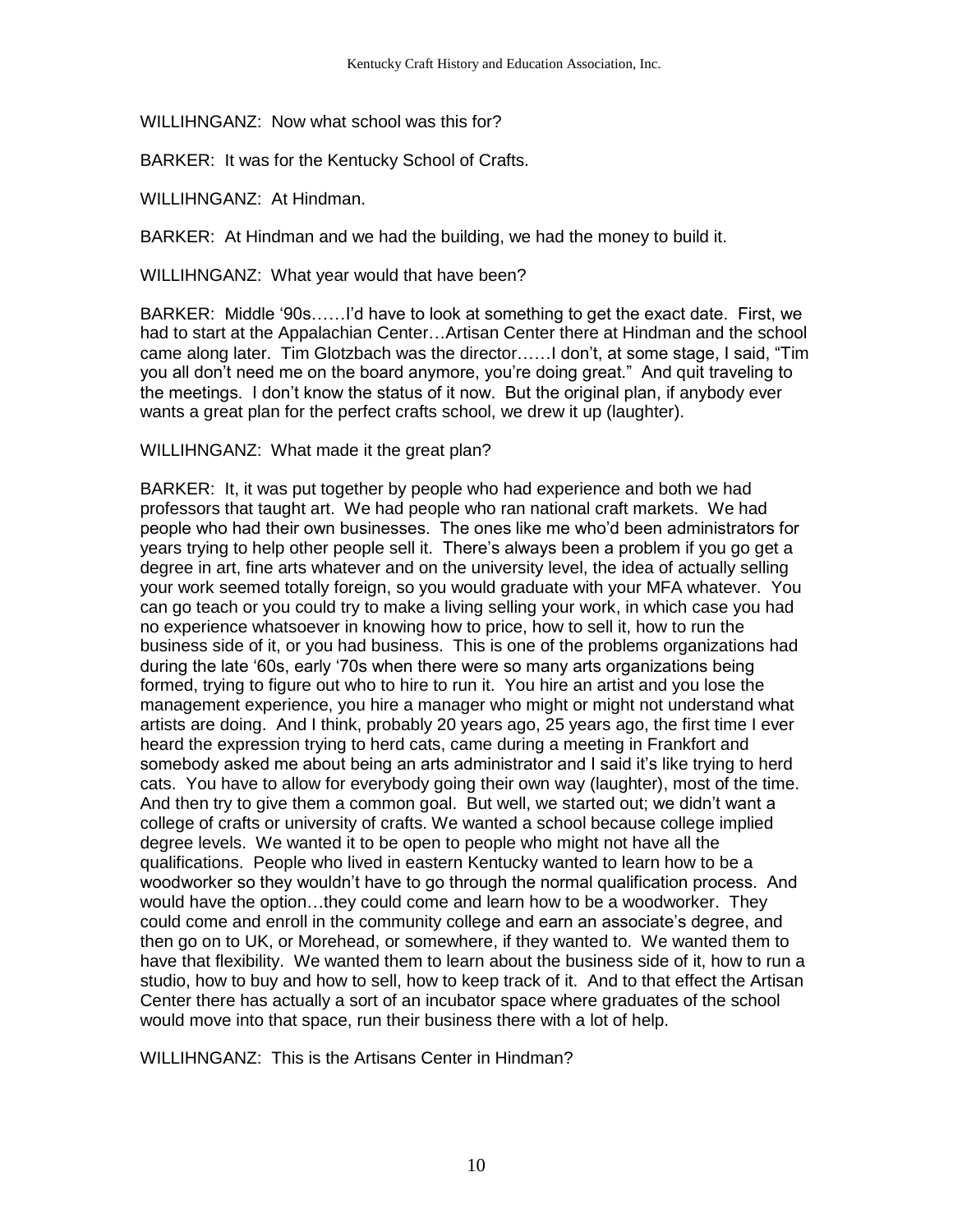BARKER: Uh huh. The two are very tied together; actually it's all tied into a huge plan for the whole town which involved a considerable renovation. And that first night, we were saying, "How will we know if we succeed?" And I said, "Ask me in 20 years." The whole goal of Hindman and Knott County had was to create a community of artists where young…either graduates of the school or people from other places would move there, set up their studios, build 'em a house, sort of build them a community of, of artists. And I don't know……the way the state funding levels are right now, how much hope it has of succeeding as we designed it. But…

WILLIHNGANZ: One of the concerns that I see and hear expressed as I do these interviews is the……way in which community support has developed and focused on craft organizations and schools even, and the cooperation or lack of cooperation between various organizations.

BARKER: Unfortunately that's nothing new. It's……it; I don't know how you get around it……or even just different parts of the state. When, when I first took the job as director of Kentucky Guild, the first thing I did was schedule meetings all around the state. I went to Murray, I went to Louisville, northern Kentucky, eastern Kentucky, just tried to meet people and find out what it is they thought it was and what they wanted. And …the cooperation we know worked closely with the Arts Council, with the Southern Highland Guild, the Ohio Designer Craftsmen and all these others. Uh…on a more local level, I think right now particularly more so than it used to be is strangely enough competition for funding and support is so tough that you're asking the same people to support the opera or the craft organization, …the folk art center, …and may not be enough people to go around to actually do all that. You have these wonderful people who are interested in everything and love everything, support everything. But then as one of the, somebody told one of our vice presidents at Morehead, we just tried to them……a grant…donation to help build the Folk Art Center. He said, "Not everybody loves that stuff." (Laughter) Can you get into some of that? I think at least there's communication now between the different organizations or attempts to get that kind of communication that's come through the Arts Council, the Arts Kentucky.

WILLIHNGANZ: Marilyn Moosnick made an interesting point, do you know Marilyn?

BARKER: Oh, I've know Marilyn for years.

WILLIHNGANZ: Yeah, well she said that it developed differently in Lexington than in Louisville. And in Louisville you got large corporate support, and you got the Fund for the Arts. Huge big dollars. You got the opera, you got the orchestra, you got the Center for the Performing Arts, you got all these different programs going. In Lexington, it came not from the corporations but it came from the artists who formed these organizations like the Guild to basically market their, their things, and get recognition, and so the level of support has been quite different.

BARKER: It is and you know part of the difference is there's nothing you can do about part of Louisville is much bigger corporate center than Lexington is. I know we got much involved……the one label I didn't like when I went took the job in Berea was that it was a Berea Guild. So, we and we set out to spread it out. We got heavily involved in Lexington, and everything was happening. Marie Hochstrasser was president of our board for six years and……I don't know how many trips I made back and forth with her…and I mean it didn't matter if it was the Opera House, or the other art studios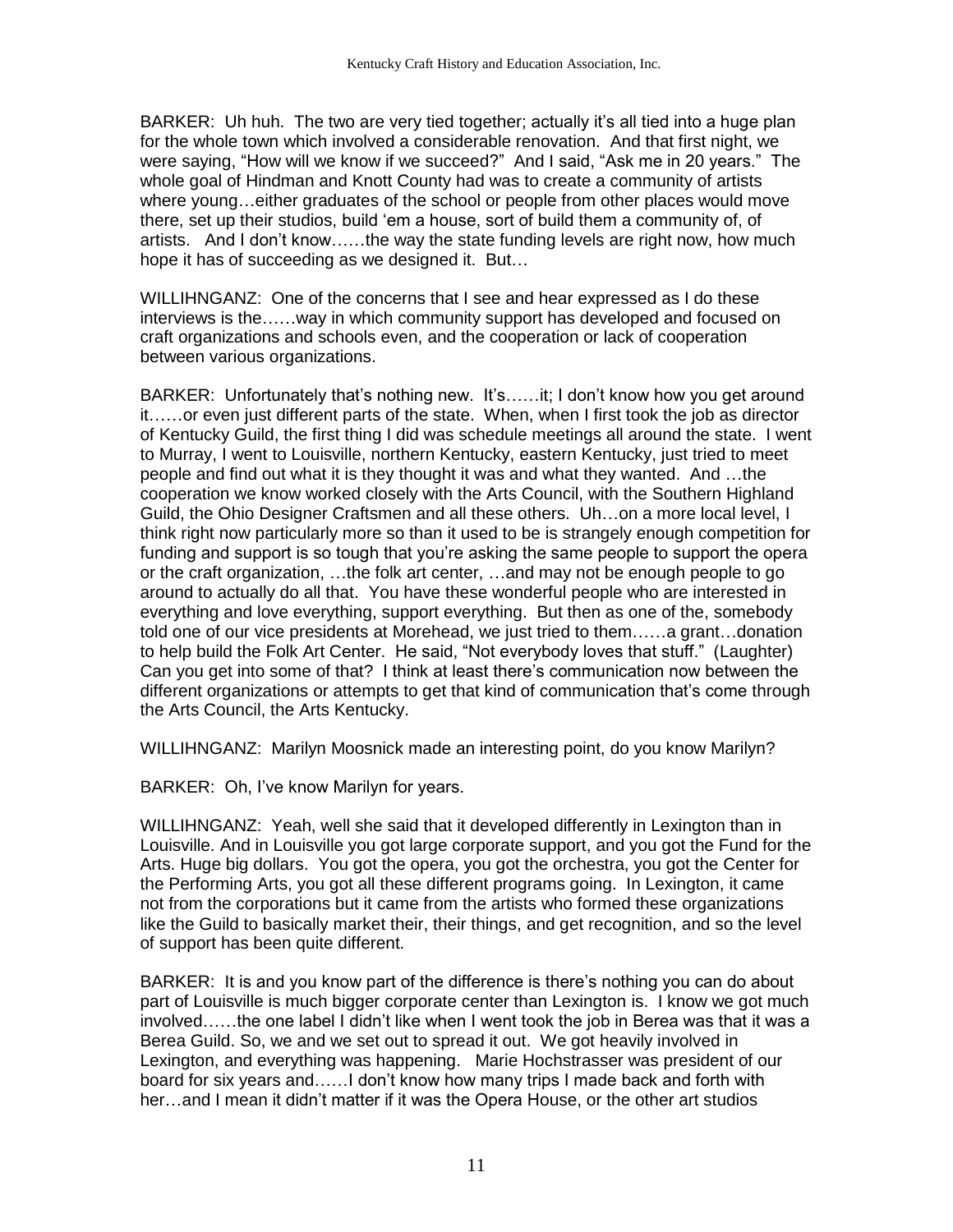downtown. A lot of that came along after I'd left, but we were involved in a lot in the planning for trying to create some of that communication. I don't know what the difference is……in terms of the support, but corporate support; I don't know where it goes in Lexington.

WILLIHNGANZ: Oh, Marilyn's point is she thinks that basically the corporate, the big corporate dollars in Lexington are focused really on the horse racing industry, and they take people to Hialeah to have parties, but they don't invest locally in the arts.

BARKER: Well and, well, hum, at the risk of, I'll have to leave town when I'm through talking (laughter). I think you going back to part of what I was talking about a while ago when I, you know, respect for the profession. I think the attitude that we ran into years ago in Lexington, and I'm not even going to touch it now, but was that if I'm gonna support art, I want somebody good from Miami or New York or San Francisco. And I think there's money for that, but if you got somebody equally good right here……there's not that willingness to jump in. I don't know if you don't get as much social benefit from it or if you…if you're gonna put that money in there you want to make a bigger splash or exactly what it is always a lot harder to get support and all than it is to bring something in. You read that and you get out in to even smaller communities and you start trying to raise money from businesses and individuals, you…the, the, the Morehead's a small town, and you live there you getting solicited by the hospital, the university, the Folk Art Center, the uh…everybody is out trying to raise money in one little place. It's amazing the do as well as they do, but then here I think, I think, well there's some truth to it. And I'll step on another toe, probably the president's of the University of Kentucky. Hurts…probably it helps because if they bring in so much. It probably hurts because they take so much of the support that otherwise might be available to arts organizations. So it's, it's a touchy situation. I……the university itself does not. Well they sponsor lots of events. I don't know……UK has never taken the leadership role that I know of in the arts, regional programs, statewide programs the way people at Berea and Murray have done over the years…as Morehead has done with the Folk Arts Center. And it may just be the difference in scale. And with the focus on research and…

WILLIHNGANZ: Still, it seems like there's, you know, just a surprising lack of real integration between arts organization, and the Artisans Center goes up and it doesn't seem to have much to do with what's going on in Louisville, and it really should……I mean those should be part of an overall plan or movement.

BARKER: That's a tough nut (laughter).

WILLIHNGANZ: It is, it is a tough nut, which is why I brought it to you.

BARKER: Yeah. Kentucky is a, is a state of small communities and……lots of people blame it on high school basketball. Fleming County hates Mason County and this. And, there's some truth in that probably, way back. One of the most active arts communities in the state is down around Murray and Paducah. Paducah gets all this national attention. Most of Kentucky sees as far away, that who cares what happens down there (laughter) that's not. I, I being from eastern Kentucky, fought really hard in the '60s, '70s to get a lot of the effort, the support, the money into eastern Kentucky. I went so far as to draw a map one year for the Arts Council grants came out, and I……little dots on the map…they're all clustered right here in Lexington and Louisville and there's none over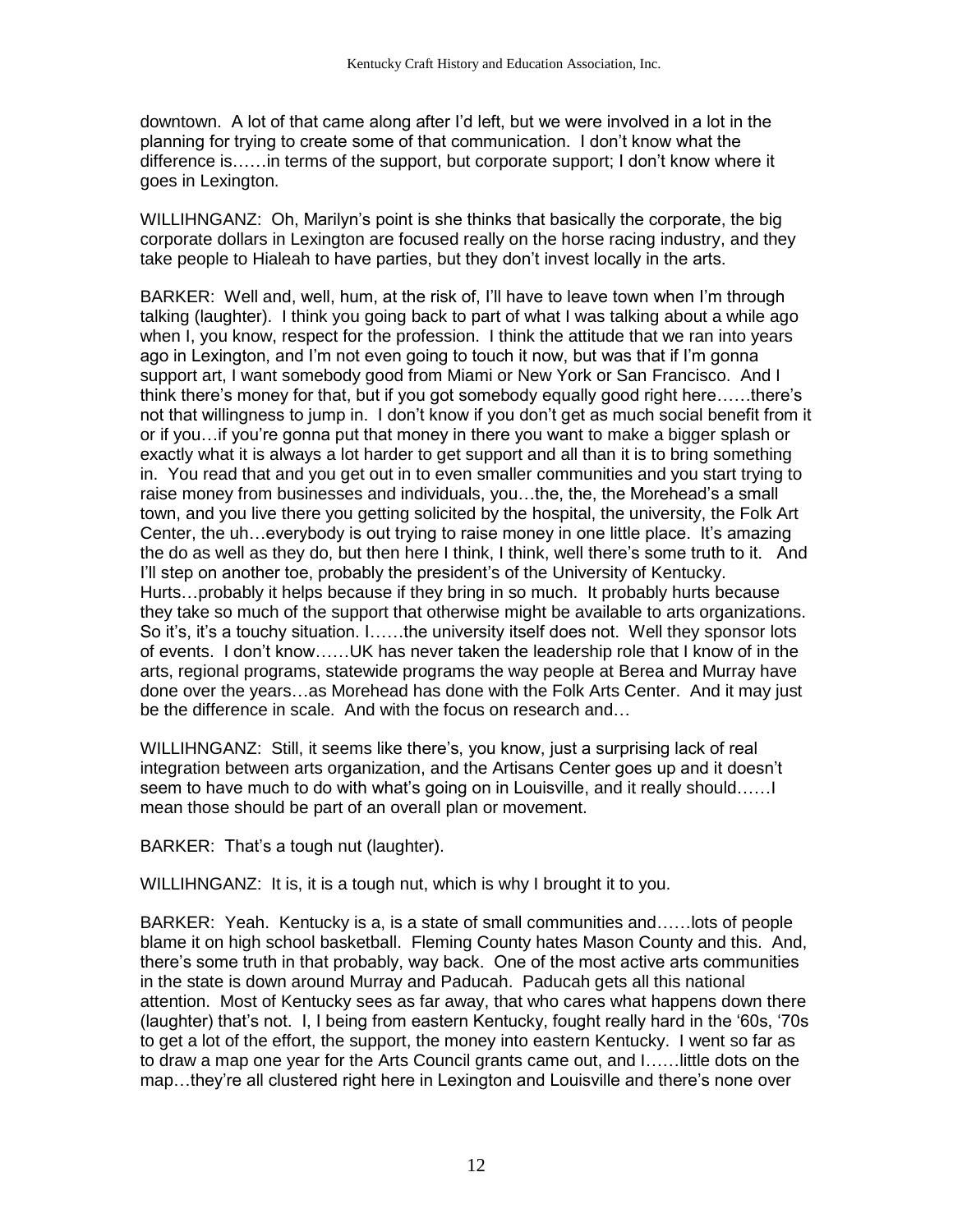here except for Appalshop. There's nothing happening in eastern Kentucky. Appleshop might be another good example, uh of…

WILLIHNGANZ: I'm unfamiliar with Appalshop.

BARKER: Appalshop, ooo, it goes way back, it think in the late '60s… in Whitesburg, Kentucky. It's , it started out as a film co-op and they still…they produce a whole lot of movies about Appalachian region, do festivals at radio station. They also are great fundraisers. They get money from the National Endowment for the Arts. They get, you know, the Kentucky Arts Council. They're so good that I think a lot of funding agencies say, "Well, we gave Appalshop this much. Why should I bother with these others?" And they know how to ask for it. The Arts Council has spent a tremendous amount of effort over the last 20 years trying to get out into the smaller communities. Recruit people to apply for money, teach 'em how, help them fill out the application and you'll see it, you could see the results right now. I see much bigger spread. The problem with that bigger spread is you still operate with the same slice of money you start with so now you've spread it out. It's good news, bad news. The good news is we've got a hundred applications; bad news is we still only have enough money to fund ten of 'em. *It*, it's…I don't know…I've been going to Kentucky book fair since 1983, so maybe I know Marilyn Moosnick's been involved in that and maybe some comparisons. I know the first one I went to there in the old library and archives buildings there were maybe fifty authors there. We sold, I think I sold a 150 books and signed (unintelligible) and I was blown away totally. It succeeded. It got bigger and bigger and bigger and, I think we still have the same market pool. It's just 150 people now instead of 50. I think that one of the things that's happened with some of the arts funding. And arts funding is the first thing that gets cut. School systems, locally, state…I don't know, it's awfully hard to convince oh, say the Kentucky House of Representatives or the Senate that there's value to listen to music, draw pictures. It's hard to test it objectively and, and the fact that students who are exposed to the arts almost universally score higher on all the standardized tests doesn't seem to…register with some of…in some of the places.

WILLIHNGANZ: Do you think the swing, sort of, in support away from supporting the arts is basically just a temporary pendulum effect or…?

BARKER: I hope so. I don't know the hardest thing to do is to keep an event or an organization going. People come, used to come to me all the time and said, "Why can't we make the fair in Asheville or the one in Berea like it used to be?" And I said, "Well used to be the craft fair in Berea was the only good one between Cincinnati and Asheville." I mean we were it and we'd draw 16,000 people. Well, heck, we went out and we helped everybody else start a fair. So now there's a pretty good craft fair just about every where, anywhere you want to go. And what we've done is diluted the audience and, and you can generate all this excitement when it's totally new. A new organization and a new event, but I don't know about the when we started the Berea Craft Festival in '82 which was tied into the World's Fair in Knoxville, one of the media people here in Lexington called me and said, "So what else is new, you're gonna have a crafts fair in Berea." (Laughter) Well, it's not I'm gonna have to work on this. It's easier to get an initial response than it is to get an ongoing response. It's a lot easier to raise money for a new program, a new project, a new event than it is to keep it going 5 years later. That's where the hard work comes in…it's, it's a different, it wasn't exactly funding but from a market standpoint when I was at Berea College it was selling. We weren't developing new products or fast enough to keep selling more and more to the same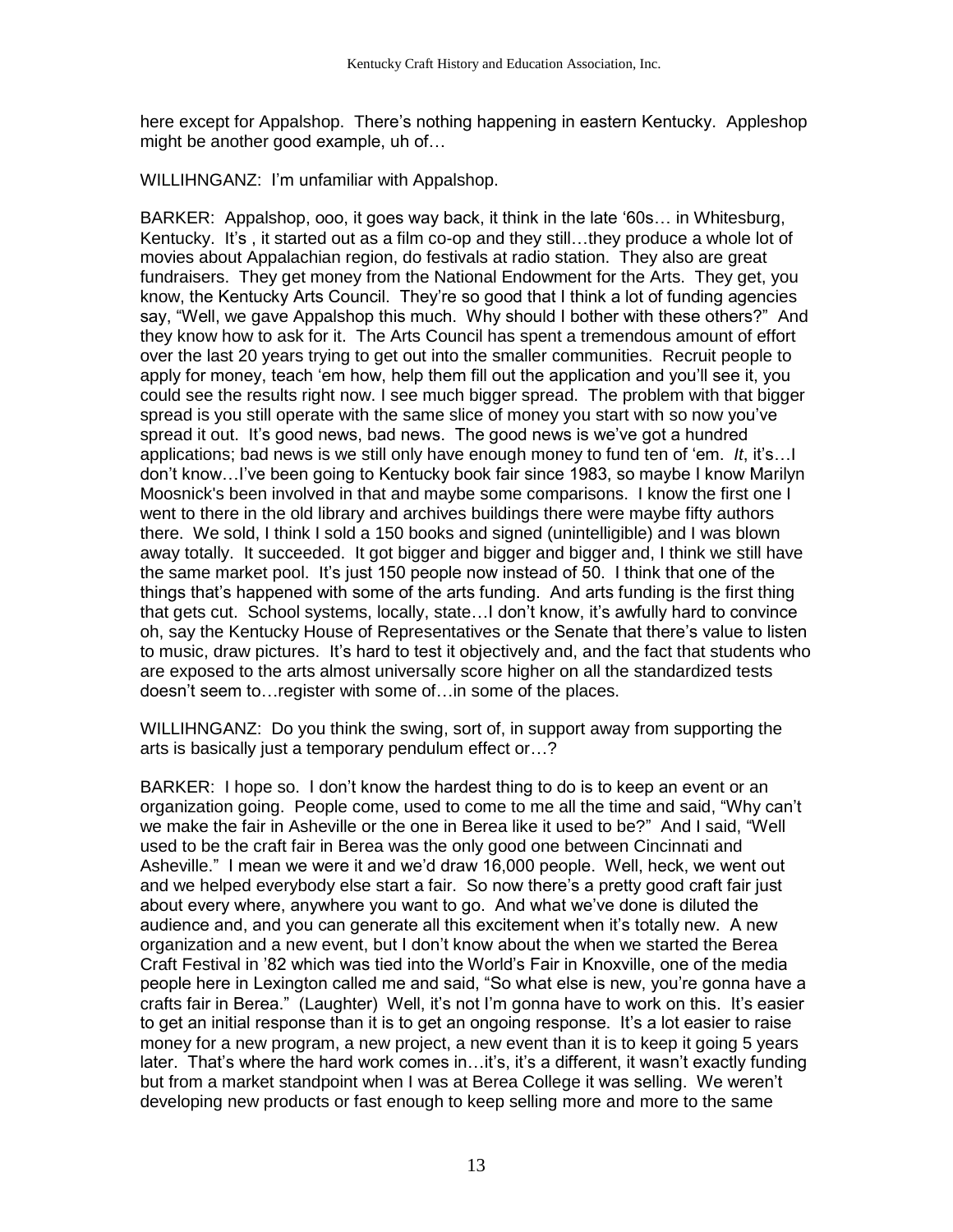customers. So basically what I did was go out and I got new customers. So here I, you know, I hit this part of the country and shipped to Japan, France and all. It will work for a while. Those morning talk shows that they used to have on local television.

WILLIHNGANZ: Uh huh.

BARKER: Did a lot for the community in arts.

WILLIHNGANZ: There's still a fair number of those still around, I mean there's no reason we can't use them to promote (unintelligible).

BARKER: I…all my years in promotion, and after I left Fleming County, a few people come and say, "Well you should help them set up and promote this festival or that one." I said, "No. I don't want to get run out of town." But you have to work so far ahead. I keep running into…everybody wants to promote this year and if you really doing a good job, you're promoting next year, and the year after, and all. Everything ought to be on the road and I think sometimes organizations run into that. And then you wear people out. You get that same handful and it's, I'm sure it's true everywhere. I'm on tourism committee and other stuff at home and it's, it's…you have these same handful of people wind up doing the work year in and year out, and they get tired, and they'll start looking for an easier way to do it and…maybe don't put the effort into it that they did at one stage. I know, over the years periodically I would just get frustrated and resign from everything. Chamber of Commerce, school, I'm going to take two years off (laughter). Let me out of here. And then what? Over the years and I'm making, probably making some teachers mad, but craft fairs local events did so much to draw people into the arts because they're not intimating. It…and this always, you know, I'd go speak to these groups and…about coming to one of the fairs in Berea and they'd say, "I don't like art." I'd say "Guarantee you'll find something you like. You'll like the blacksmith, you'll like somebody splitting shingles, you'll like all of it." And inevitably I was right, and you drew all these people in a totally nonintimidating situation and it was a whole lot easier to do. We used to take one whole day and devote it to schools. Of course, schools had gasoline and money and they would send upwards of 3,000 kids. I guess on Friday that was kid's day. You sort of batten down the hatches…

WILLIHNGANZ: For which show did you do this?

BARKER: For the Kentucky Guild Fairs.

WILLIHNGANZ: The Guild Fairs early?

BARKER: I don't know how long we kept doing that. But again you run into the problem with the schools start running into transportation problems, and everybody's budget got so tight.

WILLIHNGANZ: So, you were, you were there after they did the train?

BARKER: Yeah.

WILLIHNGANZ: And then you took over as president and you built up the membership during those years?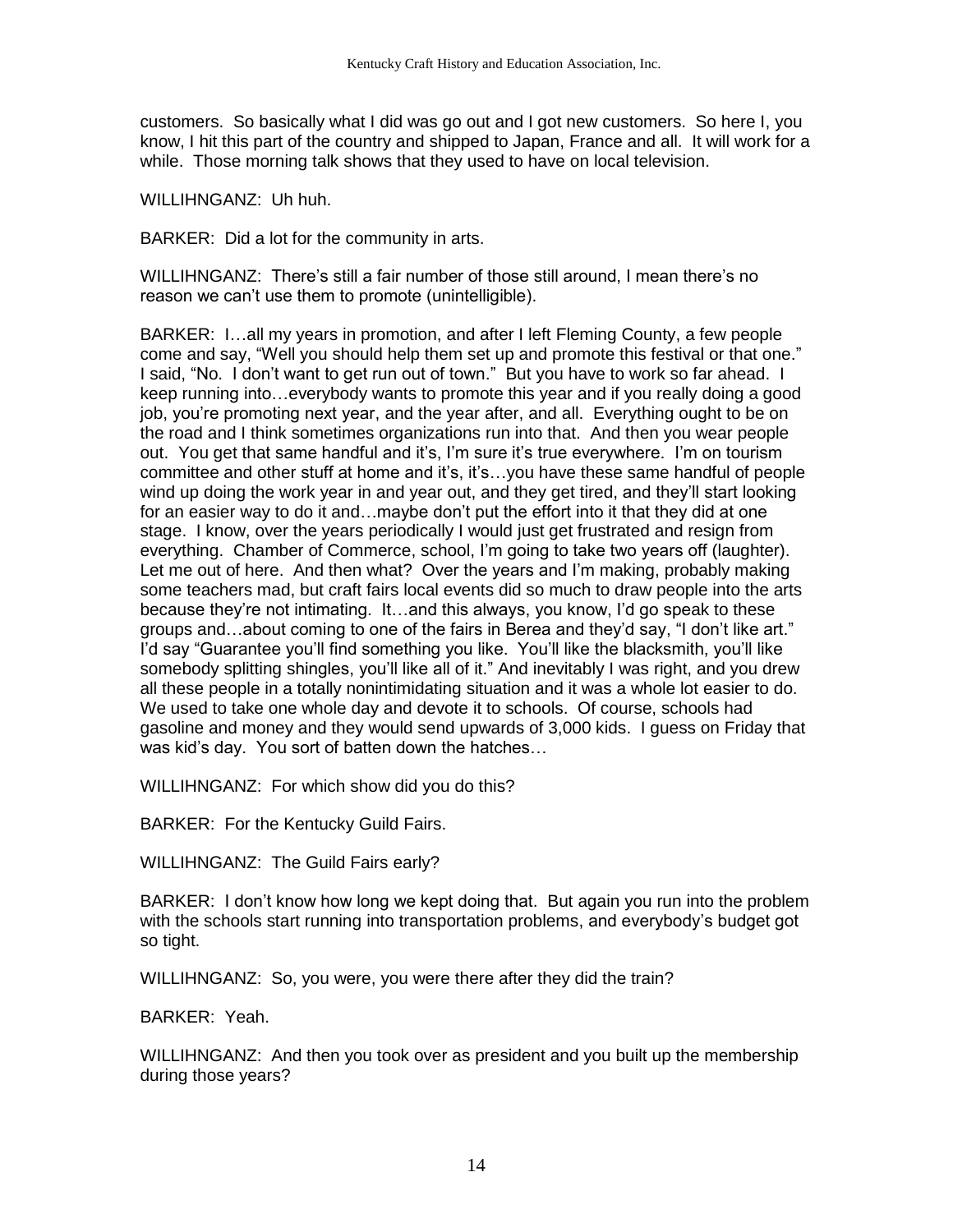BARKER: Quite a bit.

WILLIHNGANZ: Now can you remember any numbers in terms of how many people?

BARKER: I think probably in terms of exhibiting members, I might have to go look at my book (laughter). I'm thinking there were, there were…maybe 150 exhibiting members when I started, and upwards of six or seven hundred.

WILLIHNGANZ: You had 700 exhibiting members? Wow!

BARKER: And I may be wrong, that may be the total membership, cause you can join and not be an exhibiting member. I know there was a huge growth. I don't take any credit for it…the times…this was still…overflow from the '60s when everybody wanted to be a leather worker or a candle maker or a, you know, back to the earth kind of thing. And then we basically…the good market recruited an awful lot of people…when I came back to Berea in1970 the interstate had just been opened and the only craft jobs in town were Churchill Weavers, Berea College, and then (unintelligible) opened one on the interstate. Now I think they say there's forty. Warren Mays who makes the dulcimers and makes furniture came to Berea to a craft fair. He was living in Ohio somewhere and he said, "I'm gonna move here." And that's the way a lot of it happens. But, I put a lot of emphasis on…encouraging people. I spent a lot of time talking and traveling, encouraging people to apply. Of course, any guild, any organization that has that standard process is…opens itself up to all kinds of controversy because, you know, one hundred people apply, we take four. That means we just made ninety-six people incredibly mad. And I know I went to Bowling Green one year and…and to speak to a group. There are like twenty people around a big table at the library. Every one of 'em said, "I'm so and so, you rejected me two years ago." And everybody at the table, and I said, "Why don't you start your own, and sure enough the Southern Kentucky Guild of Arts and Crafts came out that; and some of 'em actually made it into the Guild.

WILLIHNGANZ: I haven't heard of the Southern Kentucky Guild.

BARKER: I'm not sure it still exists. I don't know if you're gonna interview…Ginny Petty or not.

WILLIHNGANZ: I don't believe I'm scheduled at this point.

BARKER: She was part of it back then. She's in Berea now. But, there was all of a sudden a market. When, when I took over the Guild, everybody loved the craft fair but they didn't see it as a place to sell. And I'm like you, why not? And a really good friend, a jeweler from Louisville, she said, "I don't bring my good stuff up to the fair. Got to bring cheap stuff." And I said, "You know, bring your best." I'm gonna start promoting the fact that…you can buy stuff at this fair, and I know I spend a lot of effort into the advertising, the press releases saying you can buy it straight from the person who made it. And they said buying stuff is not a real great (unintelligible), you're gonna charge them to get in and then you're gonna ask them to buy something. I said, "Yeah. It works other places." And I think it started working here. That's still hard to get through. A lot of people think that's a Berea phenomenon--it's not. It happens lots of places. In Kentucky though, it's hard to fight that Berea reputation--the history. Now that the new Artisans' Center there…it, it's hard to…get that kind of reception anywhere else. That history goes back 150 years. It's the main route back north and south. You can do the same show in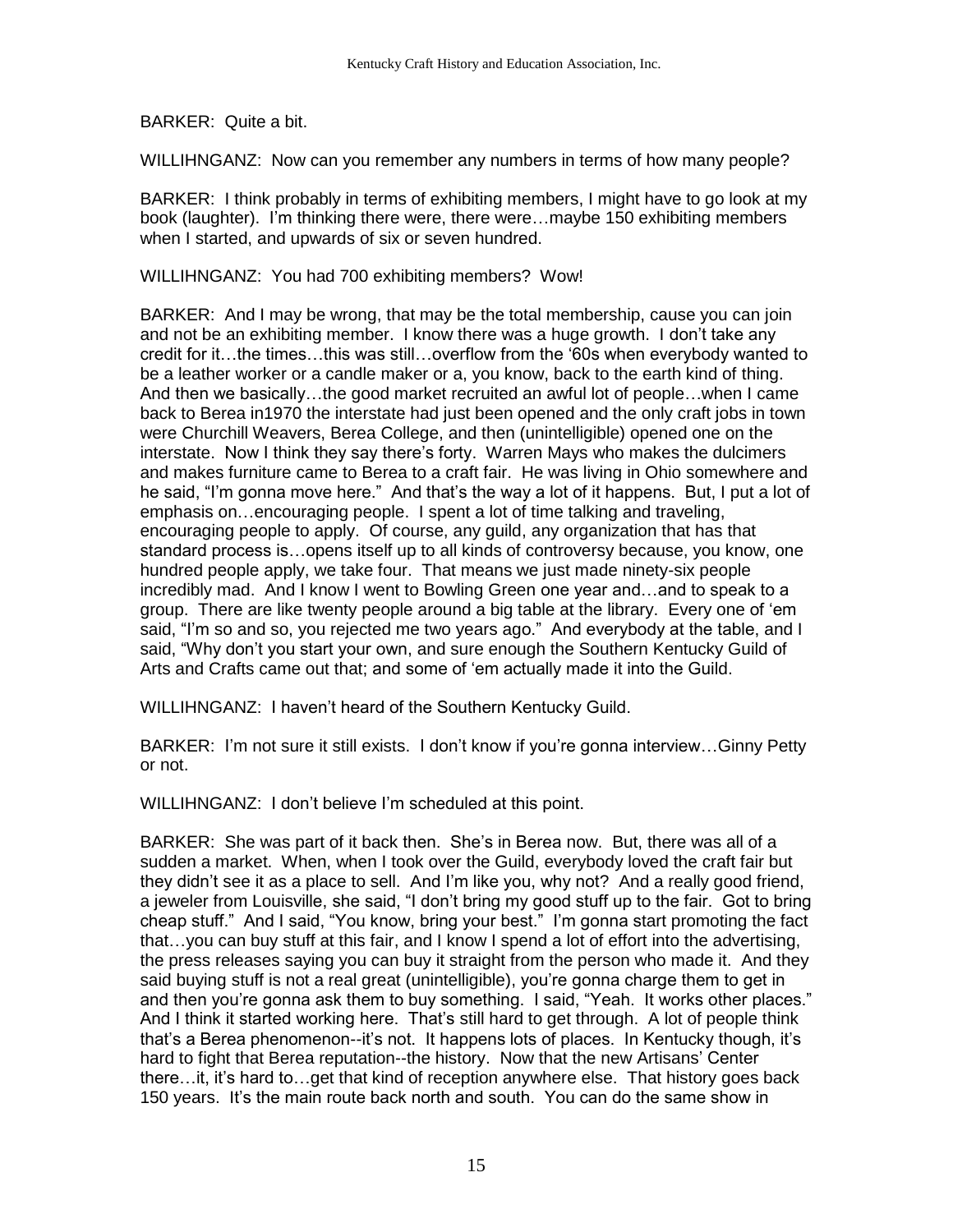Maysville or somewhere and it would not work that way. Both because the traffic's not there, and the reception's not there, the appreciation's not there. Nothing against Maysville, it's just cause those people come to Berea looking for what we had to sell like they come to Morehead looking for folk art. Now that was created, the art was there but the market wasn't, and it…over the years going back to the '30s all through the southern Appalachian region…this big market was created. It…there'd been fusses with historians and…sociologists over the years about…David Whisnant wrote a book about how the missionaries corrupted the craft at places like Berea College. Transformed it from what was local into something that was acceptable worldwide--and it's true. Pretty much from Berea down to Gatlinburg and Asheville, they with some help from the government…from the Rockefeller Foundation…they actually created the Southern Highland Guild. All these programs they'd set up…their own stores, their own quality control, and they made a market for high quality items--just didn't offer anything else.

WILLIHNGANZ: Didn't they actually build on a base of existing art culture that was inherent in the Appalachian culture?

BARKER: It's there but it never had been seen as a way to make money. Until the '30s, late '20s early '30s. Almost everybody's well if you're gonna survive, you had to be a pretty good artisan, I know it's like my granddaddy was a blacksmith, a leather worker, built furniture. He just did it for himself. He didn't do it to sell. I think probably the big quilt explosion, and is the best example of practical. Those early quilts were just to sleep under, but even then you couldn't keep…people like my grandmother from wanting to be creative and do special quilts. And they didn't know it, and they were laughed at if you told them they were doing art; and argued with you that they were not, but they were. So, yeah, it's always been there in the culture. I think one of the things I said when we started working on the…Kentucky School of Crafts, and they wanted a statement about which are the traditional Appalachian crafts. And I said, "You know they're really not any." There is a tradition of doing crafts, working with the hands and using the materials that's here. As far as actual medium or technique, there's not really. Edsel Martin from North Carolina was one of my best friends from the first day I walked in down there in the '60s--dulcimer maker--and he said near as he could tell the dulcimer dated all the way back to the Bible to Nebuchadnezzarr. Cornshuck dolls came from Czechoslavakia. I think we did invent the fiddle. But we had a lot of wood, so we're strong in woodwork, leather, clay. I know at one stage when I was director of the Guild; I think it was Walter Hyleck at Berea College was on the board, he said we want to meet an excellent standard. We want to compare ourselves not to Tennessee or to a national standard. I said, "I don't know what it is." And I know I spent a lot of time looking. Like a year later, made a report and I said, "You know we set the national standards in some areas: our woodworkers, our oak there, whatever you call native, basket makers, corn shuck, that kind of things. We're the best. Some of us are the best in pottery or wood. But you know we actually are setting the national standards in some of these places simply because we've been doing it forever. And in the traditional way, one of the big transition, a lot of families in the mountains, a lot of the people, they were really good at making one thing. And if you said be creative they make the same thing. It was made well, it was handed down through the family and it sold." So they didn't really see any reason to mess with it. And there's not as much of that left anymore…but it wasn't. There were little flashes of creativity everywhere…that I think these…missionaries got a hold of in the late '20s and marketed it. The weaving is the one that's usually cited. The early coverlets were ragged. You had to be able to tear them apart and wash them in the creek and they weren't being made to be sold. So when Berea College started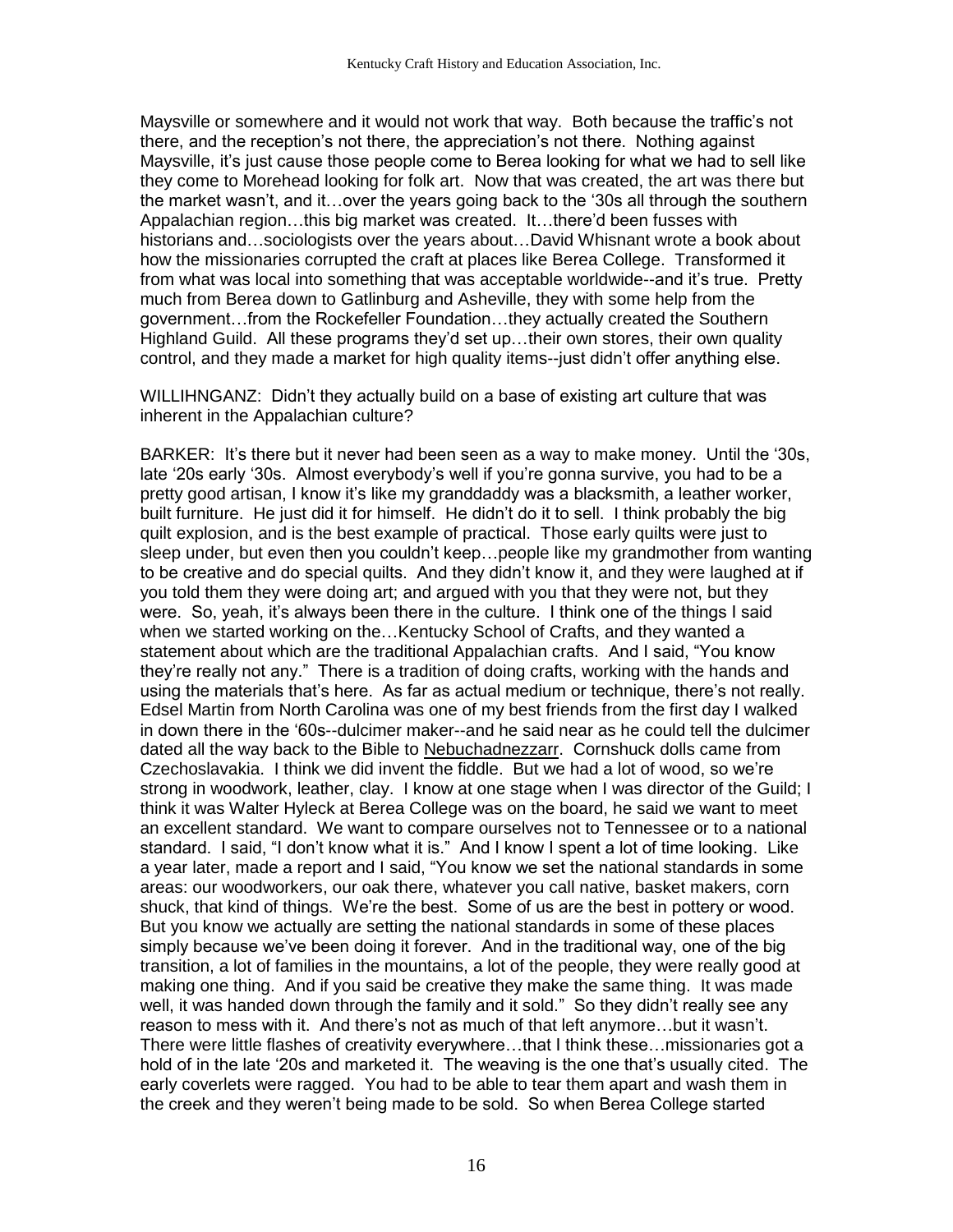marketing for 'em, sending them to New England…they came up with a precise loom that would weave them tight. And then they gave them away or you could buy a pattern 50 cents or loom for \$5, and they went all over the region spreading them. And it so happened that their patterns…their weaving instructor at the time was Norwegian so we have this tremendous kind of Danish influence on the weaving.

WILLIHNGANZ: How interesting, never heard that story. When did this happen?

BARKER: Late '20s. Well actually, Berea hired this lady in 1902 who was Swedish and…they had started their weaving program 1893. 1902 they hired this lady. We found…Lester Pross found for me, one year when I was at Berea, the gold medals that we had won at the World's Fair in 1902 or 1904 somewhere along in there. They'd been in storage in the art building from somewhere. We got them out long enough to take a picture of them for a magazine cover. But you know the whole idea back then was you swapped coverlets for a college education, and that's how Berea got into it. And then they brought her in and she designed this new…the old looms were half as big as this room and they, took about eighteen people to move one, and they came in, she came in with…a small precise loom and she would go around--went around the region teaching people how to weave, and giving them the pattern. Or Berea College would build you one for 5 bucks.

WILLIHNGANZ: Wow! That was just to promote weavers.

BARKER: Yeah, it was part of that old…thing of helping people help themselves. It was part of that whole missionary spirit. I was in a meeting once when…Charles Counts, the potter, was in Georgia; I think he passed away in Africa. He asked President Hutchins at Berea College why the college had maintained this crafts program all these years even though it costs them money. And Dr. Hutchins kind of blinked and stumbled around and he finally said that because it's a good thing to do. And there were a whole lot of people that did that because it was a good thing to do. The, all the early efforts in the mountains were through sort of institutions. Either schools, or missionary churches, or just community groups…when the Southern Highland Guild was first formed an individual couldn't belong. It was craft centers only, and that didn't last too long, but that was the theory back then, and it defined the community within fifty miles. And you market as a group. Sort of the co-op thing. And…Kentucky had at Pine Mountain, Hindman, Berea, there were a bunch of settlement schools, twenty some settlement schools scattered through the region from Berea on to Asheville… (unintelligible) to start with. I worked; I think it was nine years on a book (laughter), a sequel to Allen Eaton's. Mine's called, The Handcraft Revival in Southern Appalachia 1930-1990. And I never would have finished it except that I'd been threatening to write it for years, and…Loyal Jones at Berea College came to me one day and said you've helped four of my students do term papers, research papers on the craft movement. Said we'll give you \$1,000 grant to get you started if you'll agree to write a book. Well, I took the grant and I started and then every year they'd call and say, "How's…what kind of progress are you making?" I'd write another chapter and send it to him real quick. And finally got the thing together…was originally supposed to be published by the University of Kentucky but then I'd changed jobs and went back to work at Berea. They tried to run it through the University anyway; it wound up coming out of the University of Tennessee. But tried to go back and try a lot of just update of what happened since Eaton's book came out.

WILLIHNGANZ: Is it still in print?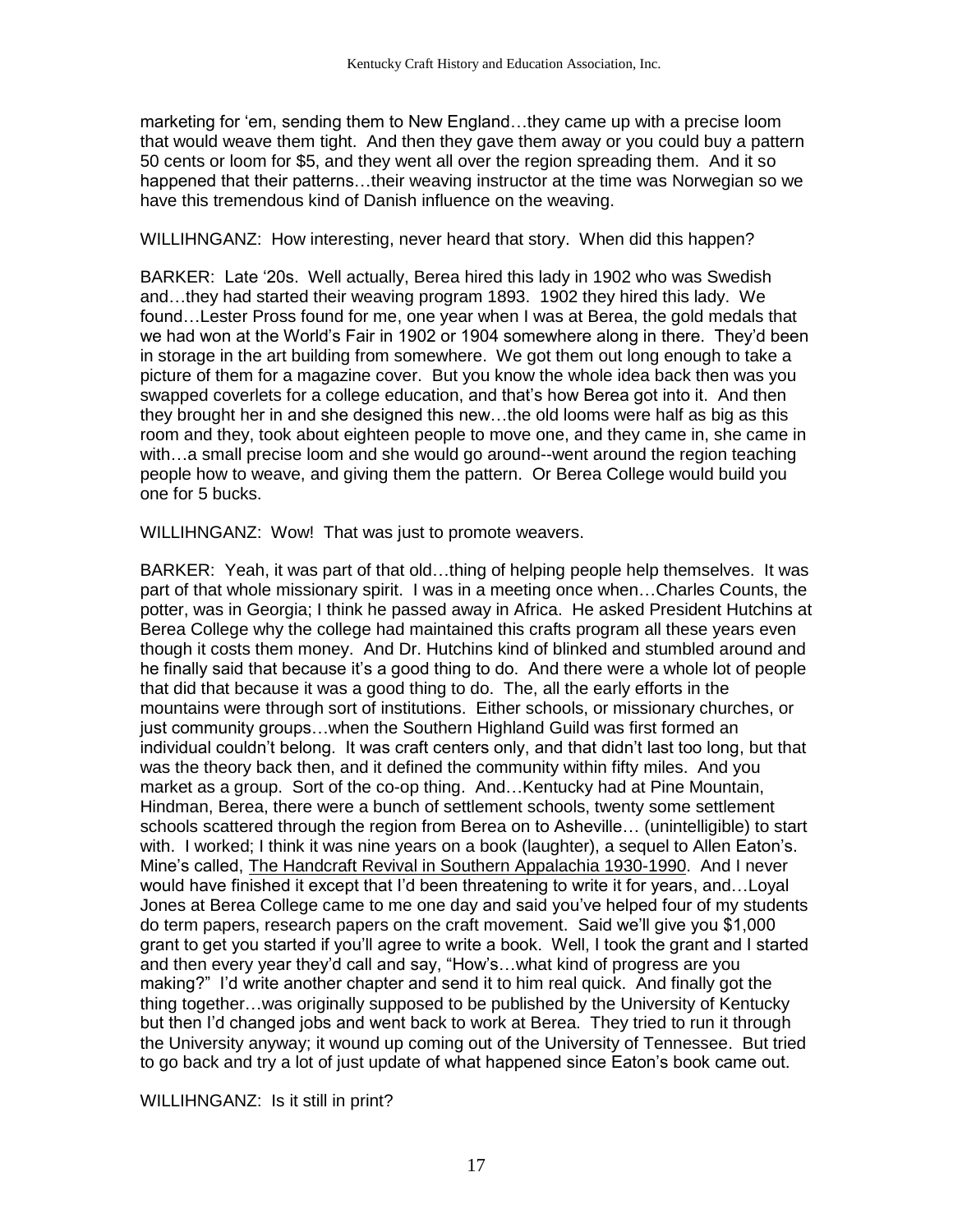BARKER: Yeah, the University of Tennessee press. Should have brought a copy.

# WILLIHNGANZ: What's the name of it?

BARKER: The Handicraft Revival in Southern Appalachia. It deals more with organizations and then the huge impact that the federal government had during those '60s, '70s, '80s. The federal government when the war on poverty started…the obvious solution to all these people who came into the region in the mist of the volunteers…was to…make and sell crafts. So there was incredible amounts of money poured into different communities. About every community had a community center and they would quilt and they would sell things…and they had a big impact in Tennessee, West Virginia, and Kentucky--not as much in North Carolina. They already pretty well had it. I know people kept calling me…trying to get me to come to work for these craft organizations '66 or'67, and I said, "I don't have any experience, I've only been here a year." And they said, "Well, that's a year's more experience than anybody else has got." It was kind of new to all of us and the market literally exploded in '67, '66, '67, '68. First year I worked in Asheville our total sales from four stores and two craft fairs was around \$400,000, and two years later it was over a million. And I mean, but we got discovered by the national media. We were selling to Brentano's in New York. I think I sold them 60 dulcimers one year, and then…we just had to, you know, we were the actually…I'm not going to even say who said it but it was in a meeting a couple years ago when we were talking about the crafts, and one of the people whose been around for a long time said, "You know if you look back at oh, say from the '60s, early '60s on the one thing about Appalachia that's consistently been reported as a good thing is the whole craft world--the craft movement." You had the Rockefeller lady come in West Virginia and get all the press and Phyllis did it here.

WILLIHNGANZ: When did the Rockefeller lady come in?

BARKER: Sharon Rockefeller…the West Virginia senator's wife. This would have been late '60s early '70s…helped a group called Cabin Quilts get started, which is, to my knowledge, is still going. Cabin Creek, West Virginia, is better known, is where Jerry West grew up but, basketball player, but...I mean she got lots of national press for the West Virginia quilting kinds of projects. And the quilting is, in some communities, always been sort of a co-op thing anyway. A lot of people would come together and quilt on the same piece. How many quilts are a world unto themselves? That whole culture is…unbelievable. It's, the whole idea of making quilts is probably the most sustained artistic effort in the history of the world (laughter). I'm not sure. In Appalachia, it is. Oh, and didn't necessarily have to be a community thing. You didn't have a quilting bee. As a matter of fact, I never say a quilting bee actually happened. I slept under quilt frames for 17 years, waiting for them to fall on me. But…

WILLIHNGANZ: Well, I'm always fascinated by the…intersection between commerce and art, and…you look at the compromises that we make to go from being an individual artist where you create a single piece to…manufacture.

BARKER: And one thing that's, you know, good news/bad news thing about what's happened in Kentucky, is for a long time we worked real hard this big push about go into business, sell wholesale, go to the New York gift show, take lots of orders, and this dates back to the late '60s too. The federal government came in and they find …now I had a real good wood workshop where my brother helps me…they want to give me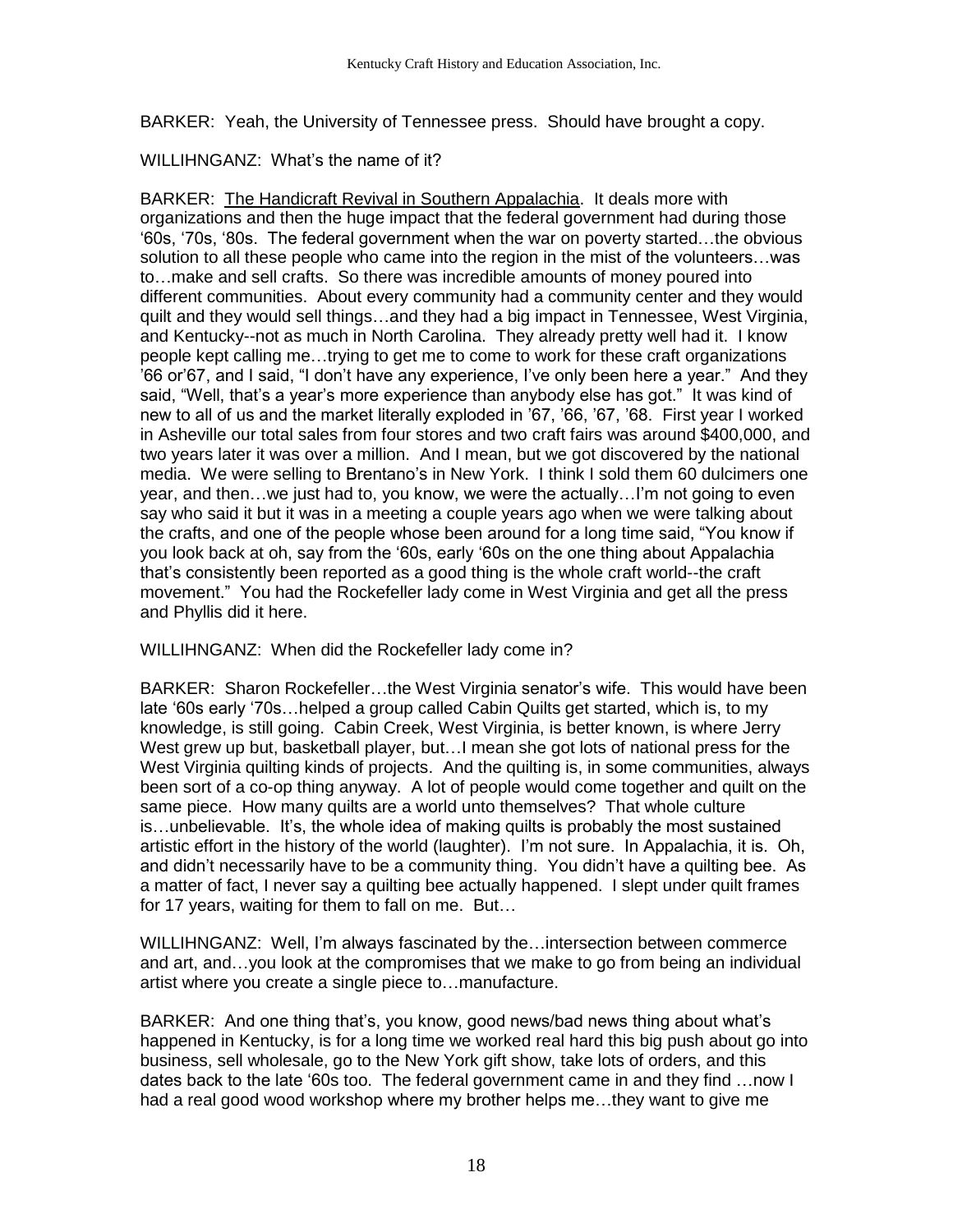\$100,000 for us to train twelve more people. The problem is I'm not a manager, I'm a woodworker and you give me all that money and I sign a thing saying I'll employ 'em all at minimum wage, ten-16 weeks. You can't learn how to be a woodworker in sixteen weeks for one thing, and then they funded several agency…small businesses out of business by doing that. We sort of did the same thing here. I don't know how many people over the last twenty-five years have…gotten all excited and they've come to the New York gift show with us. They take all these orders and business explodes and they're riding the top of this crest for two or three years, and then somewhere along the line one morning they wake up and say this is not fun. I got into this because I enjoyed being a weaver or potter and I'm not having any fun any more. And most of them quit or cut back, it can go both ways. Roy Overcast, a potter in Nashville worked for the Arts Council. I ran into him one day and instead of his old Nissan truck he's driving a Mercedes and I said, "What happened Roy?" He said, "Cracker Barrel." He started doing spongeware pottery for Cracker Barrel just cranking it out.

#### WILLIHNGANZ: Wow.

BARKER: And he told me his annual sales, and I'm like, you can't make that much. He said:"Oh, I've got twelve-fifteen people working." Yeah, it can just happen. In theory, like when the Southern Highland Guild started out they actually expected some of those centers to become commercial businesses. They're a couple of woodworking companies there in Asheville, build commercial furniture who started out as a small family operation. They were members of the Guild and at some stage they voluntarily pulled out because they said we're no longer doing handmade work. What, and then the Churchill's, started Churchill Weavers.

WILLIHNGANZ: Yeah, how do you determine what's handmade work? Cause I've talked to Richard Bellando about setting up those machines and throwing those shuttles at phenomenal speeds and you know, is that manufacturing or is that art?

BARKER: The Churchill's were rejected by the traditional craft world for years. Where Churchill Weavers finally got accepted into it, well for one thing again the government got into it. When TVA built all the lakes in Tennessee, they also had a mandate to create employment, so they looked at the craft world, and they created Southern Highlanders, Inc., which is a co-op. People bought shares in the stock and they had a shop in the Rockefeller Center in New York, one in Washington, D.C., one on the Virginia Skyline Company. Of course, TVA's funding all this. The Southern Highland Guild would not allow Churchill Weavers to be a member. TVA was happy to have them, and then along about the late '40s, TVA's money was running out and they merged those two organizations which is how Churchill Weavers got into the Guild with the new fangled looms as Churchill used to call 'em. To Churchill Weavers credit, what set them apart for all those years was the quality level. The quality and the materials were well above any other commercial weaving operation that you're gonna see. The probably…the tougher example…I don't know if you're familiar with Stuart and Nye Silver Shop in Asheville, Stewart and I was a jeweler in Asheville in the '20s and he started making this dogwood, initially dogwood jewelry, hammered out of silver with a little, and his partner was a Ralph Morris, and they started a little business there on the edge of Asheville. Stuart and Nye died somewhere along the line. Ralph Morris turned it into a huge business. I have no idea what the volume is now, but they got a room twice as big as this one full of tables and little anvils and little people standing there hammering out patterns that Stuart and Nye designed back in the late '20s. It's a tough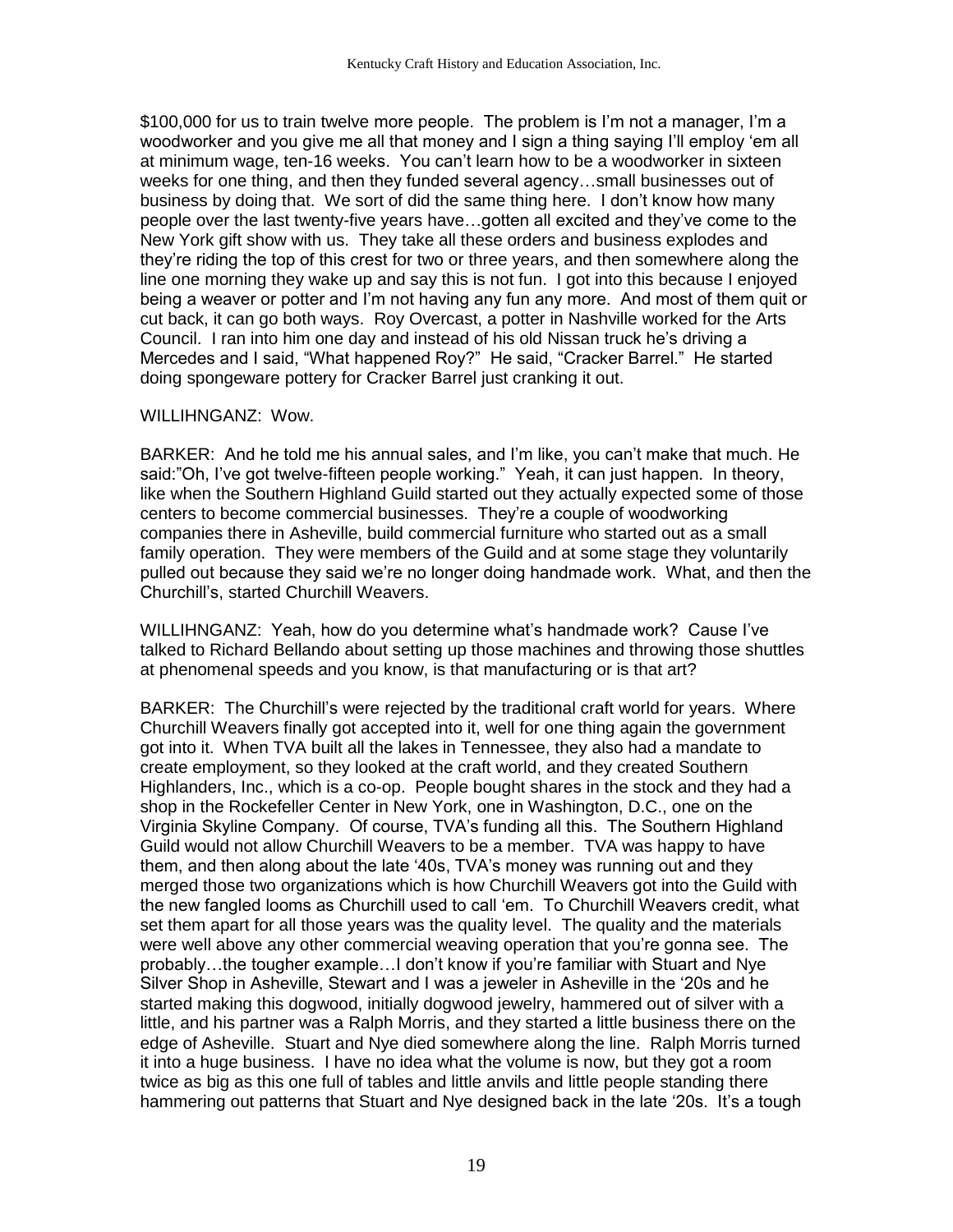call as to whether that's. When I was on the board of the Southern Highland Guild, we had…I remember looking over policies and it saying that…you can't have more than 25% of the products displayed in your booth that can be commercially produced or manufactured, and I said, "Why are we allowing any?" And they said you put the jewelers all out of business if you eliminated the commercial parts that they use and then…

WILLIHNGANZ: Twenty-five percent of their creation can…

BARKER: Yeah, their product had to be of their own.

WILLIHNGANZ: Of their own…

BARKER: Yeah, their own work. A jeweler. You're not gonna make the earring clasps and a lot of that stuff, but one woodwork carver was carving a hound dog and then make a mold. That process has improved dramatically over the last twenty years, and then he'd cast them out of clay, and…the compromise they finally came up with afterwards…I was even shocked that its happening, is that you had to identify it as reproduction, not as an original, cause I guess a lot of…

WILLIHNGANZ: At what point do you have to identify it as a reproduction?

BARKER: If it is, I guess. That area's getting real vague. The big production pottery studios use mold, or giggers or some enhanced production method. One person can't make that much stuff.

WILLIHNGANZ: Yeah, Louisville pottery uses stuff like that.

BARKER: And Hadley pottery used to be a member of the Guild. Well, they actually helped start it. And they, I think, pulled themselves out when they realized that they were much more of a commercial operation, more of a manufacturing.

WILLIHNGANZ: Well, that's interesting, I didn't know that.

BARKER: It's real hard to tell where one stops and the other ends. And I worked for years trying to write it down for different organizations, and it's, I think, the definition we had in Asheville as to how, what kind of machinery was allowed. And we, you know…I think we defined it as work made by hand with hand tools, or hand controlled machine tools to the extent that the use of that machine tool does not detract from the final appearance of the product. Best example, I can come up with is the wood, bird carvers; we had two of them there in Asheville. One used hatchets, chopped out a block and then he'd carve it; the other, Edsell Martin, was almost as much an artist with a band saw as he was with a pocket knife. He could take his band saw and you…I would have bought the bird when he got through with the saw, then he'd take his knife and finish it. And, and you question, "Does it really add any value to this piece of art that he used a hatchet or if he used a band saw?"

WILLIHNGANZ: There's that guy on television, the woodworker. I've forgotten what he calls himself, the woodworker, something like that who uses traditional tools from the colonial period and he has a, you know, a little bench thing that he sort of sits on that's a vise. And then he has something like with a fly wheel that he pushed with his foot, that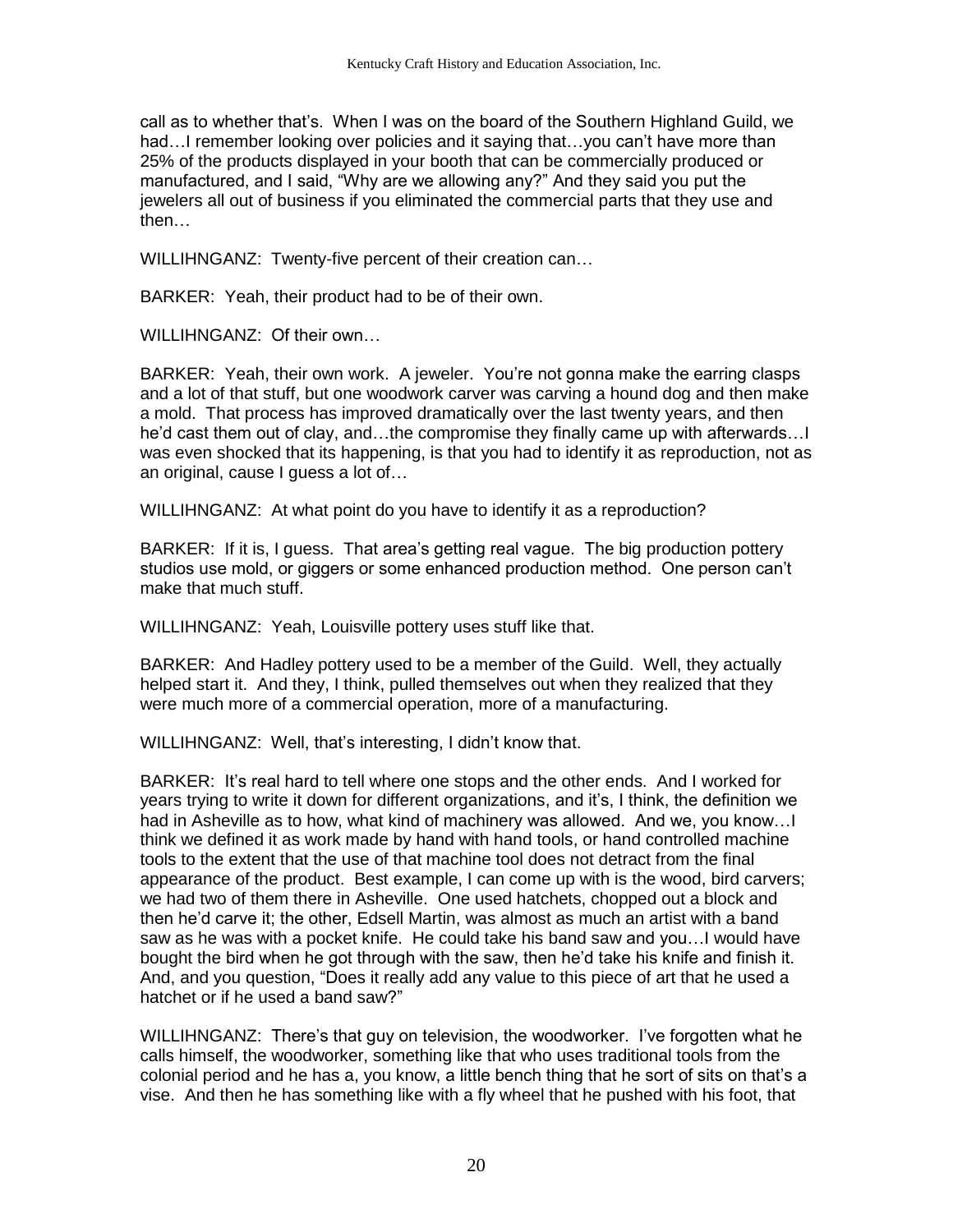was a band saw, yeah, I mean it's a band saw just like anybody uses, except it wasn't' electric.

BARKER: Oh, what is the first year we did the Berea Craft Festival? Rudy Osolnik invited his friend with a, I'm gonna mess up the name, I keep wanting to say Bodger, it's like in England the early lathes, you had to, you hooked it to a tree and the whiplash of that tree would turn your block.

WILLIHNGANZ: Really?

BARKER: But again, does that make that chair rung a better rung that if I flipped on an electric switch or is it the skill of my hands controlling that chisel, and it's a question that's been going on at least since 1965. I spent the first winter I worked in Asheville trying to write down guidelines with a lot of help for their whole admissions procedure. Some of the stuff's still being used.

WILLIHNGANZ: Well, wood turners all use electric doing stuff.

BARKER: Oh yeah. Potters mostly use electric wheels.

WILLIHNGANZ: Potter, right.

BARKER: I still go by that definition is: if all the machine does is eliminate the drudgery…I don't object to it. The area where it's hardest to explain is weaving. Course I've never understood why anybody would want to sit there and throw that shuttle back and forth.

WILLIHNGANZ: I can't imagine doing that.

BARKER: I mean, at least, at Churchill you used your feet (laughter). I'm not sure actually that throwing that shuttle back and forth has any artistic value. I might get shot for saying that. But it always seemed like a lot of work for me for what you got out of it.

WILLIHNGANZ: Well, you know I thought that until I was talking to Linda Fifield. I don't know if you know her or not. I'm watching her do beading which I always thought ceased being artistic in the second grade, and…what she does is pretty amazing stuff.

BARKER: It is.

WILLIHNGANZ: It's incredibly repetitive stuff that she could sit day after day after day after, and do over and over.

BARKER: And I think there's some areas that that's…you've got to like to be in, to doing that repetition.

WILLIHNGANZ: Oh yeah. You really have to…

BARKER: And you just mentioned the other thing. You know, you think you outgrow the second grade. Ever time in the craft world, and I've been in it, I was in it for 40 years. That you sit down and you try to put in writing what is and is not a craft, and you say we will not accept crochet…well if the right person crochets, it's art. We will not accept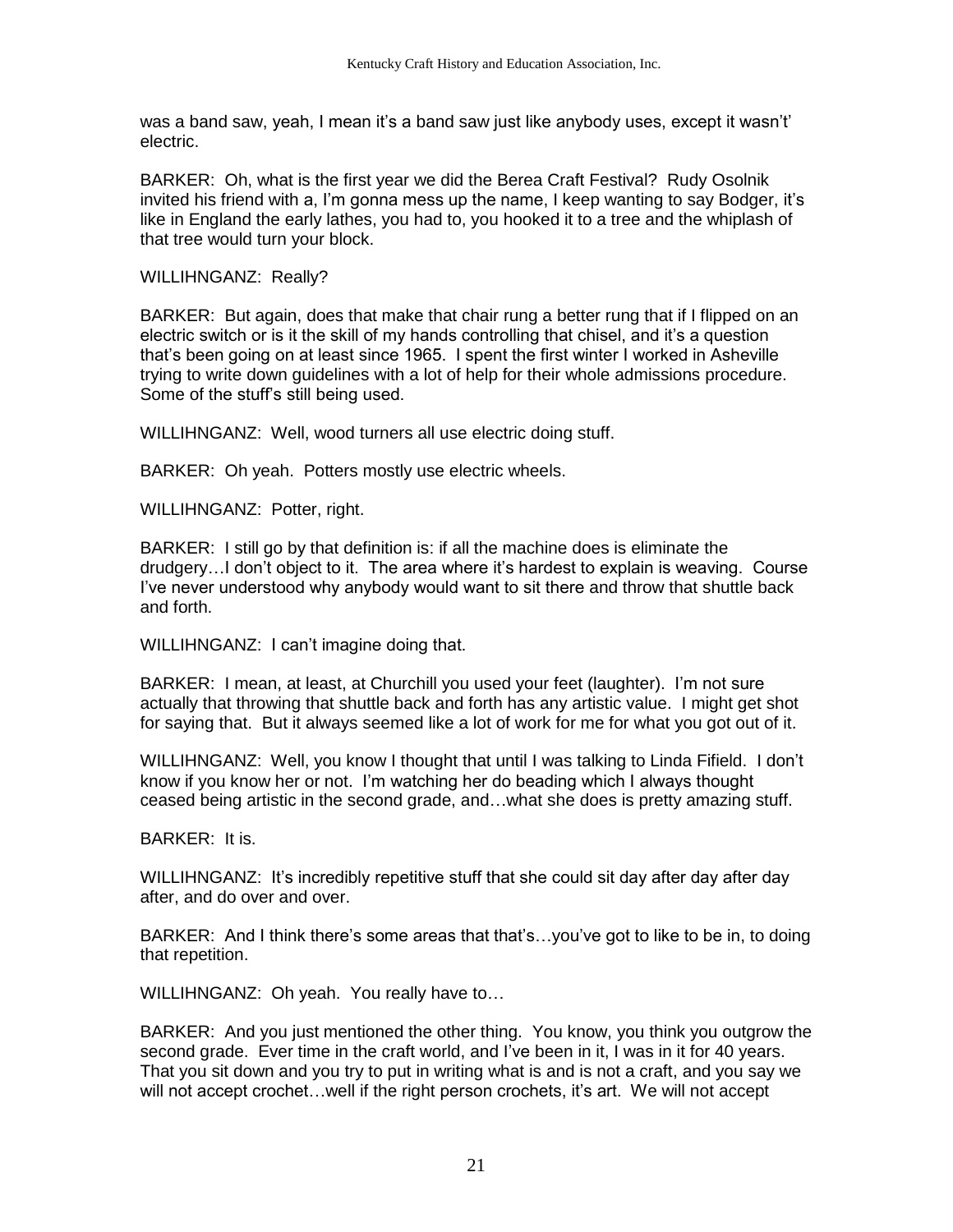painted objects, at the next meeting they accept this lady from Knoxville that paints creek stones because she's a great artist and she just happens to paint on creek stones. You know, 99% of that stuff is junk, but you get this artist who…so now I'm…the way I once looked at it. You don't exclude anything because the right person gets their hands on it, it's gonna become art whether you approve of the…of it or not. Now I'm not real sure if anybody's ever gone and glued corn to a board and make a rooster that's gonna convince me that it's art.

WILLIHNGANZ: Well, I think you haven't seen the right stuff. I've seen some corn art that I thought was stunning.

BARKER: Okay, but that' my whole point, it's just …

WILLIHNGANZ: But you're right. Things that you don't think…my wife and I recently bought our first and only piece of marquetry which is basically a piece of wood cut together. And, you know, I've seen these kits and things that I've always thought, "This is ridiculous, this is like paint by number stuff." Then this guy, when it's done right, it's stunning.

BARKER: I worked with a man, a Mr. Bater, William Bater in Asheville, who had…was German. And he grew up apprenticed to a maquetry artist, and I don't even know where you can find a piece of his anymore. Probably in museums…and it was incredible. Now I haven't seen anybody as good as him since then, but you would have had to have a lifetime involvement in it to ever do what he did. He did this mountain landscape…little detail so small that…I don't have the patience or the eyesight to be a really good person for all that. My, my…everybody, always the first question I get everywhere is what craft or art do you do and I didn't, I just appreciate and market them (laughter). I was an art major for maybe a month, and again I'm one of those people who don't know when to stop. So I'll fix…I'll have a real good thing going. Then I'll mess it up somewhere down the road even if it's carving a bar of soap. So, so I've never really gotten into, oh…I used to like doing some woodworking, but…I'm more of a carpenter or was…than I was a woodworker.

WILLIHNGANZ: But, you facilitated people being able to…

BARKER: Facilitated a lot and…oh, about 6 months ago, I ran into a chair maker I'd known for years and he said, "Hey, when you gonna come back and help us out?" And I said, "I spent 40 years going around Kentucky and the region thinking I was teaching people how to market their work, and run a business, and…a lot of people blame me for the fact that they're in business (laughter). But I said, "You know, I'd never really owned one and…in October, we'll have owned the newspaper for two years." I said, "Now you need me to come back and teach you a business workshop. Now that I really know."

WILLIHNGANZ: What's the difference? What would you teach them now? Hold on a second, plane go by here it's gonna record my sound. That's what I need somebody (unintelligible) …

BARKER: Now, I would teach them that if you don't have the business skills to match the creative skills, you're probably wasting your time and you're not gonna last. I never had to really deal with the, I mean all the laws and the rules and the tax withholding things. And I knew it was there, but I never had to do it. And always we had, you know,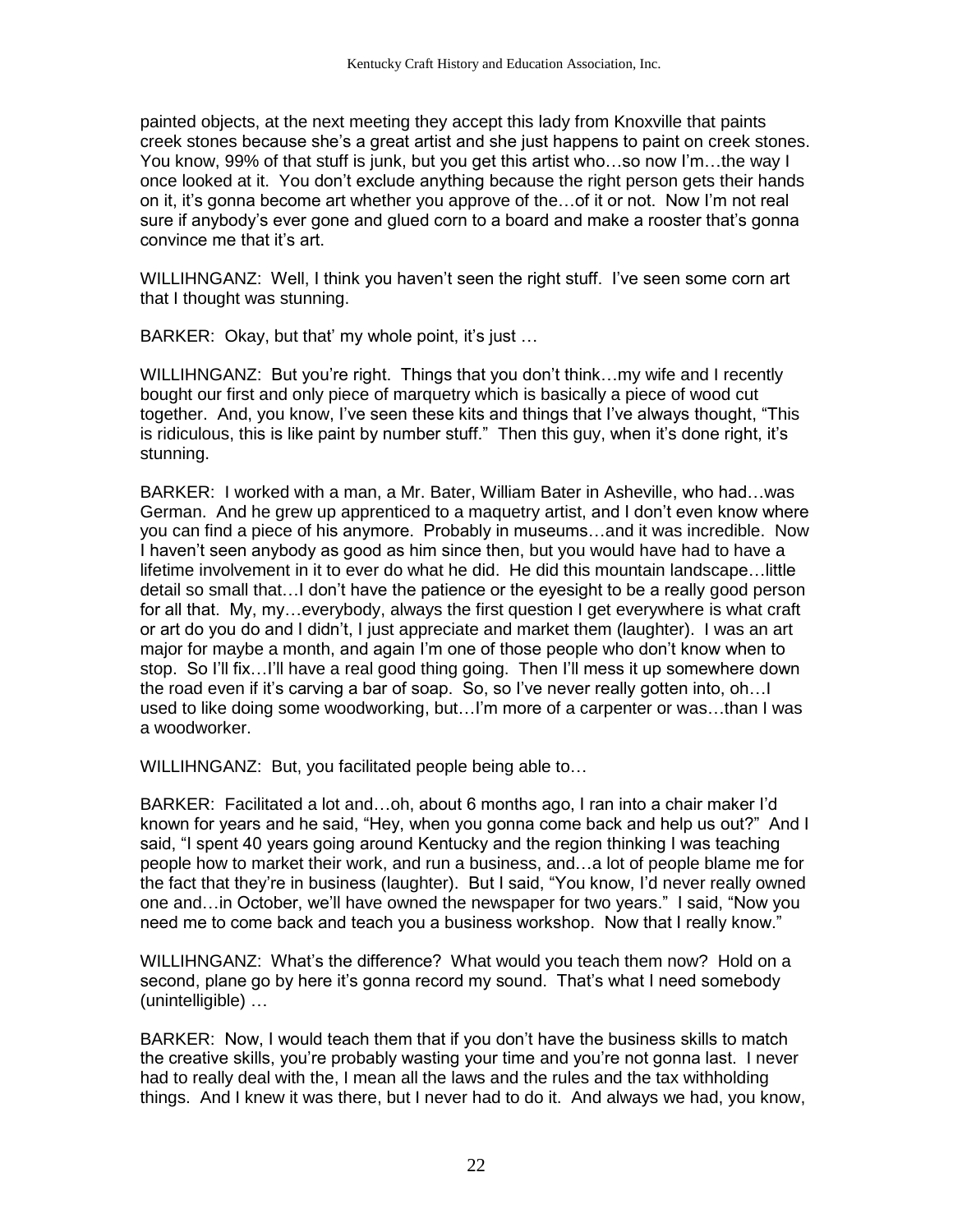we had when I worked at the college, we had bookkeeping department did all that. And if I needed to buy something I'd call the purchasing office. And if I had to pay a bill, I'd call the accounting office. I'm all those now. And …

#### WILLIHNGANZ: The Guild actually originated workshops in business procedures?

BARKER: It did, and we started that when I was there…we did some of it. We tried to do a series of workshops every year, and I insisted that if we did three, and we did them different in Berea than we did them in Bardstown, so one of the three has to deal with business. And…I think the first year, of course, this is a whole different era, printing was a big problem back then. This is, it sounds ridiculous now, but I had a printer come up from the University of Tennessee Press, and designer who it was good working with…just he was both an artist and a technician. He could bridge the gap there…come and teach people how to get a business card printed. And we were really shocked how many people didn't know, or what went into it, and how little they knew about the whole printing process. But, yeah, they're doing, they're going at it on a much bigger scale now with booth design, product development, pricing. But the first annual meeting I went to of the Southern Highland Craft Guild, one of the speakers…who came, was on how to price your work. I'm trying to remember…what was his name? Shell, whose a print maker from New England somewhere and everybody I, that's the hardest part of…of the business side of…if your making things and selling them is, you can try to figure out all that what it cost you. Honey, if you're printing a newspaper…and your bank account comes up \$10,000 short, it probably costs you \$10,000 more to do it than we took in, and that's a good sign you need to do something (laughter) or is. When Jim Cantrell used to do pottery, we'd sort of eyeball it and price it and I don't, I know everybody had a theory that he'd sort of look at it and if you've been in business a while, you'd say that's \$25. If it sells too fast, it's priced too cheap, so you raise it up to 30 or keep raising it until it stops. Or if it won't sell, you keep lowering it until its starts. But there's better ways of doing it than that. And in the art world it'll bring what you can get for it, and one of the…unfortunately a lot of people have a hard time learning that. People used to come in and they'd say why, you know, Rudy Osolnik gets \$300 for a little bowl like that. I said in 40 or 50 years, if you're a famous as he is, you can too. And they'd say, "Mine's just as good." And I said, "Might be in 40 or 50 years. Come back and you'll be able to get the same prices he got." But it, it, it's this in the art world, selling art work is this horrible combination of technical, creativity, and then your image has to be. If nobody knows how you are…you're gonna have a hard time selling. If you've done a good job of selling yourself, which is hard to do. And I know we did a lot of work on that over the years of trying to help people present package, the more people know about you, the more likely they are to buy that piece. For God's sake, when you go to a show, don't hide behind the booth. You've got to sit out there and talk to them whether you feel like it or not, or hire somebody to do it. You know, it, you have to be all these different things, and then…we've had that running battle over the years with the wholesale. Do you sell wholesale or do you sell retail? And to me, it all depends on your personality. If you don't like dealing with people, and if you're honest, totally honest, you better not get out there in the public because (laughter) somebody will come by and make a stupid comment about your work and you'll chew them out. If you don't like dealing with 'em, you're better off selling wholesale to other stores. If you like people, well then you can come to a nice compromise there. And unlike most people in organizations, I've been a big encourager of people selling from their studio. A lot of organizations didn't want people to do that because they figured it was competition themselves. And I said, "Yeah, whoever does the best job will get the business anyway." And…I think, you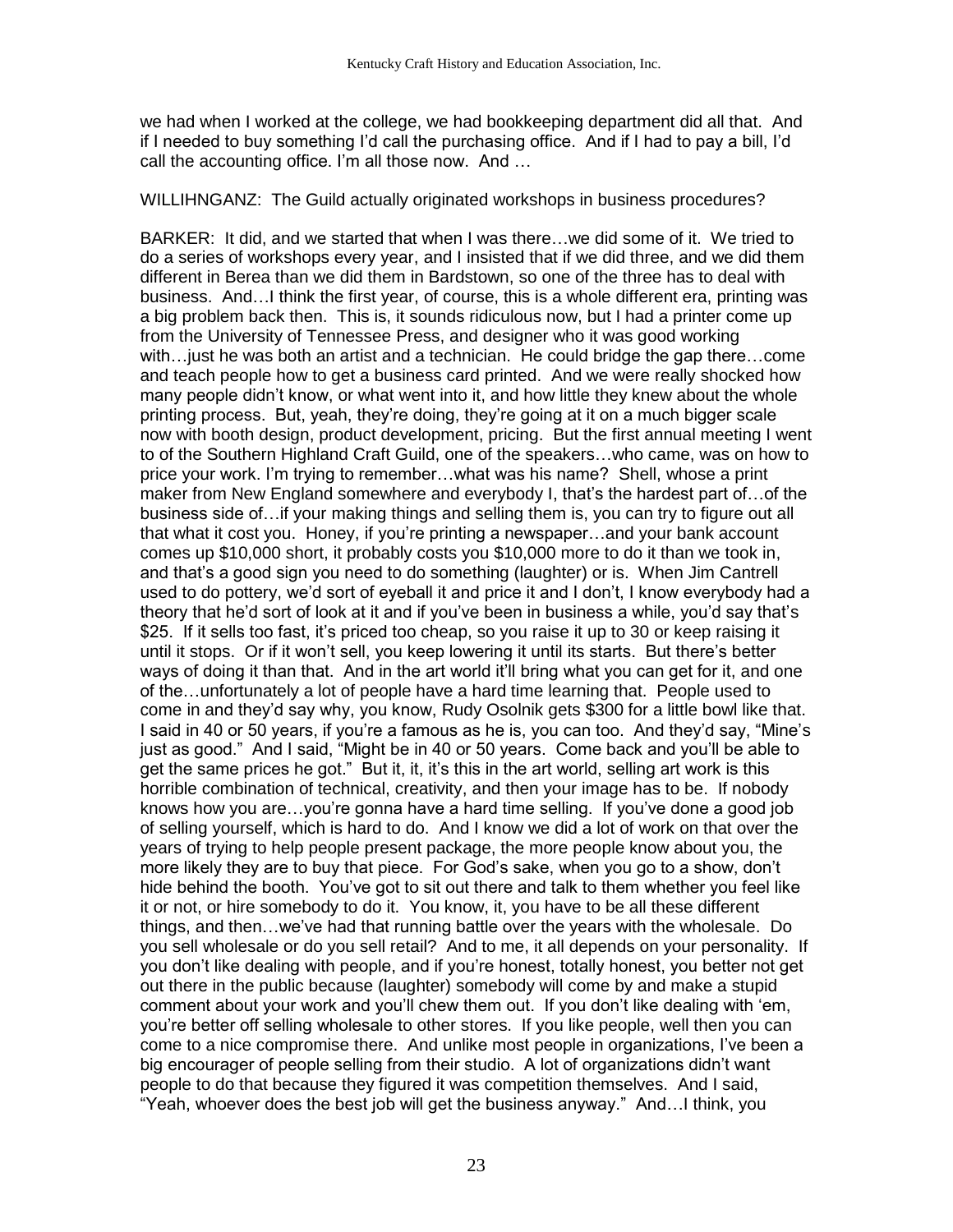know…the probably…like Sarah Culbreth and Jeff of Tater Knob in Berea have a good combination. They've got their studio. It's open to the public with a shop. They do a select handful of shows a year. They sell wholesale to a handful of selected…businesses, and the way it was described to me forty-five years ago, fortysome years ago, was…a price person has to have a production line that pays the bills. You know, there's stuff if you're good at making mugs and they sell good, spend a week throwing mugs make 200 of them. When you sell all them you'll have the electricity paid for and the groceries bought. Then you can do art. You can do what you want to do. And which might sell and it might not sell, it might set there five years, or it might be the first thing you sell the next show you go to. But there's a certain…it would be nice…to be able to do nothing except what you wanted to. I can almost relate to it from the writing world, where when I first started writing…you know, I had writer's markup. I went to a workshop. All this, and I'm trying to write what this publication was, what that one was. I write your brochures for you, I write your catalog for you, just trying to get it to where I'd have some time to write fiction (laughter).

WILLIHNGANZ: I understand, yeah, there's a real conflict. There's so many different strategies that I hear. There are guys who have a day job, and then they do their creative work, and they sell what they can. There are other people who've told me…the artists have told me, it's really a phase in the career. So you start out and you do anything you can to sell, and then as your reputation gets in and you get enough work out there you start to build an audience for your work, then you can start to focus more and more. Somebody said, "You know, I don't bother by going to shows because I can't afford the travel, and I don't want the time setting up a booth and getting everything organized, and then knocking it down three days later and taking it home. It's just too crazy and…

BARKER: And it's a personality thing too. If somebody told me I had to go back to a New York Gift Show and set up a booth--sit there for six days, twelve hours a day, and then tear it all down, pack it up and ship it all home, I think I'd just be (unintelligible). I don't ever want to do that again.

WILLIHNGANZ: I understand, I understand.

BARKER: But it's, it's like at a certain stage and it may come, well, it doesn't come too late either. Rudy Osolnik wasn't really all that well known nationally and internationally until he was passed his 65 and he worked another twenty years. So the recognition can come some time though. With me, the writing world, I think well now…that now that it's sort of here I think what difference does it make?

WILLIHNGANZ: Now, that's my plan. I'm 62, I got three years to get discovered and then twenty years to work.

BARKER: Yeah, it is, it's like…I had a call…two days ago from Mitchell Tolle in Berea. The artist there whose a very good friend of mine, whose had to change some of my opinions about arts marketing, but…actually what he called about was he wanted to know if I'd still write some copy for him and I said, "If it were anybody else, the answer's no, but for you yeah, I'll do it." But Mitchell, a lot of artists don't like him because he's so financially successful and he sells a lot of prints. And he and I had this running argument since he was 20 years old, twenty-one years old, when he first came to Berea. We wouldn't let him sell his massed produced offset prints at the fairs. My first book